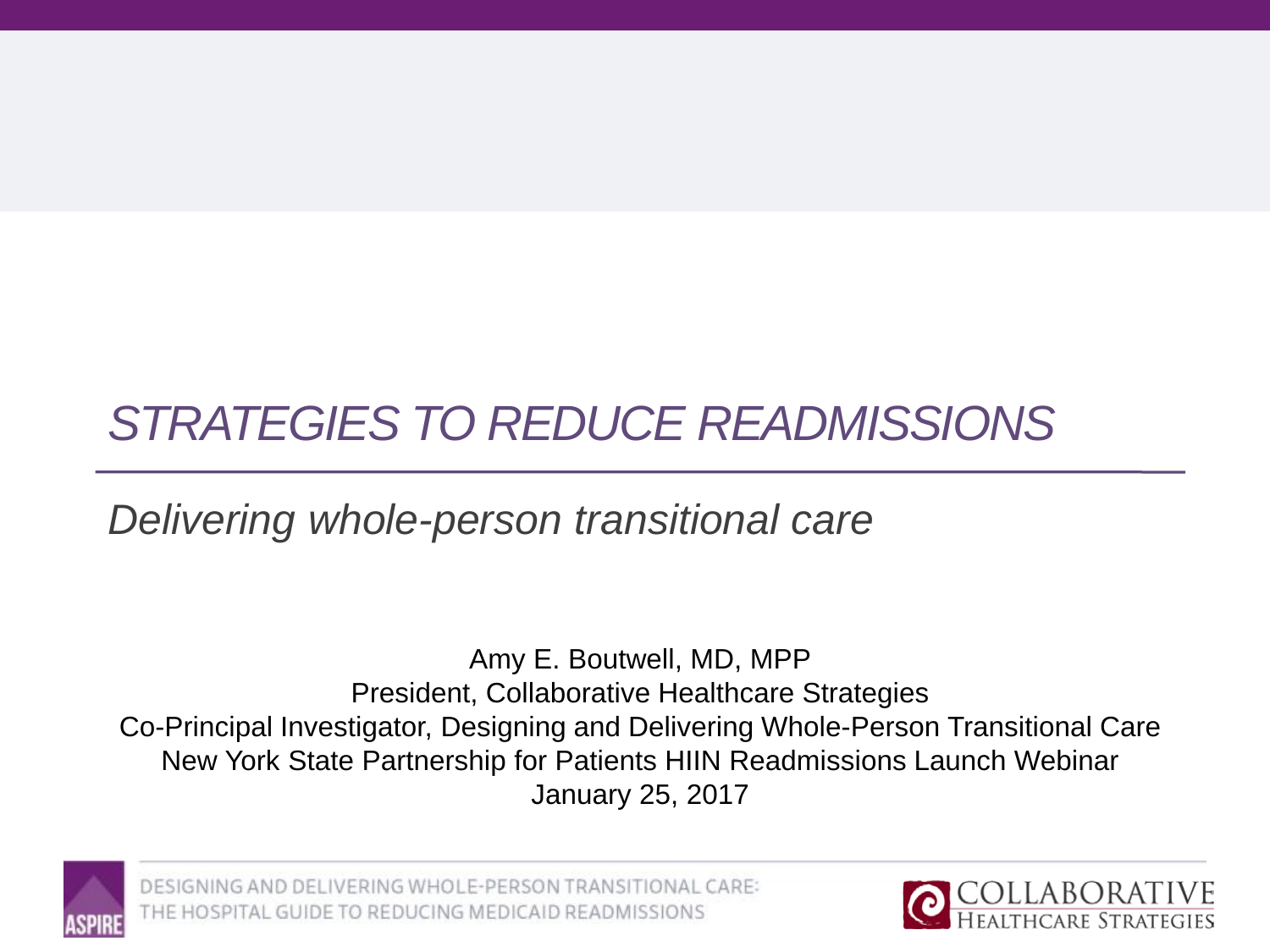

- The importance of effectively engaging patients and caregivers
	- Who?
	- Why?
	- How?
- Resources



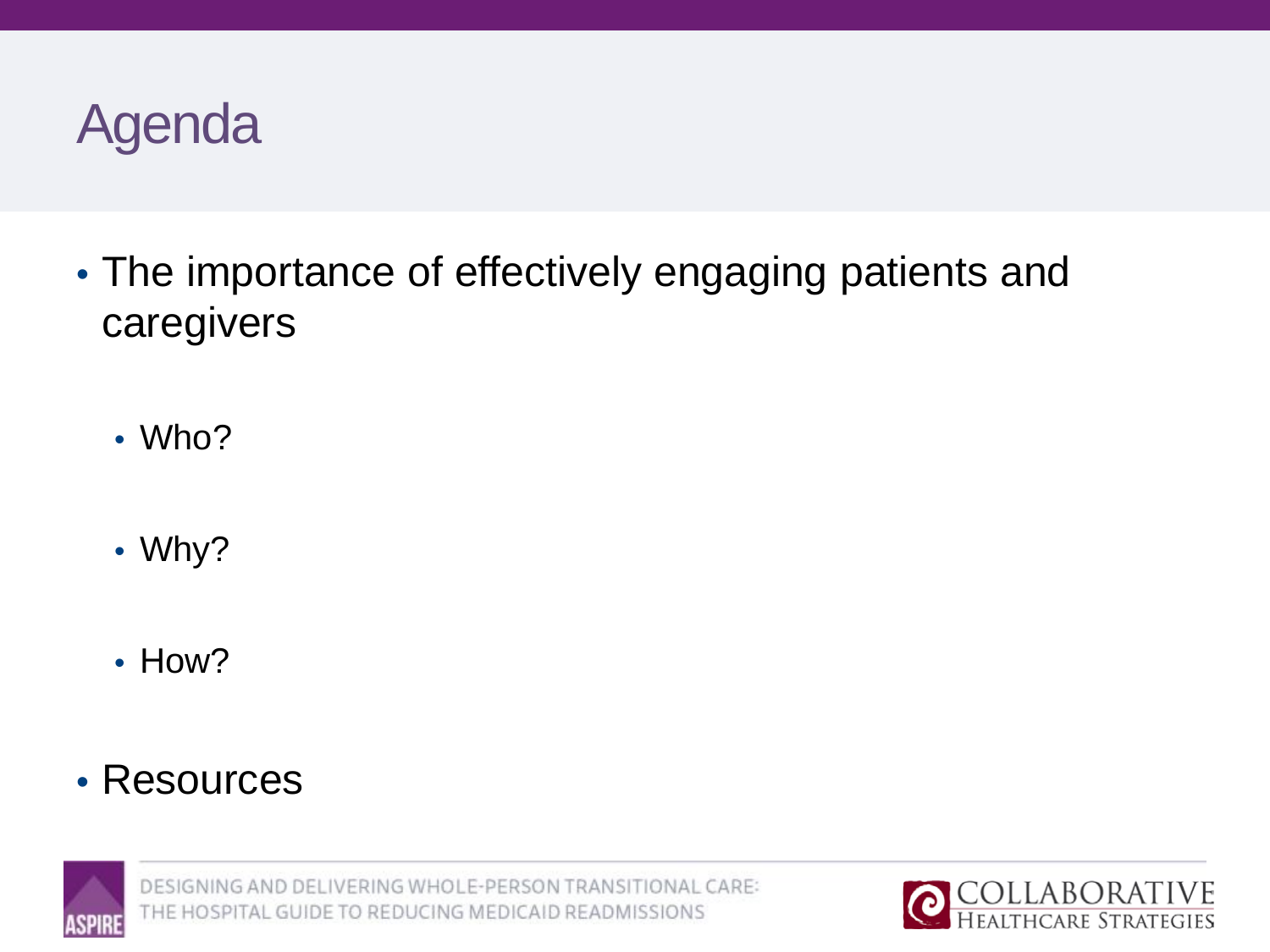

Being patient and caregiver-centered requires us to:

- Understand *who* is at risk of readmission
- Understand *why* patients return to the hospital
- Listen for *all* transitional care needs and readmission risks
- Be *helpful*: facilitate, advocate, connect



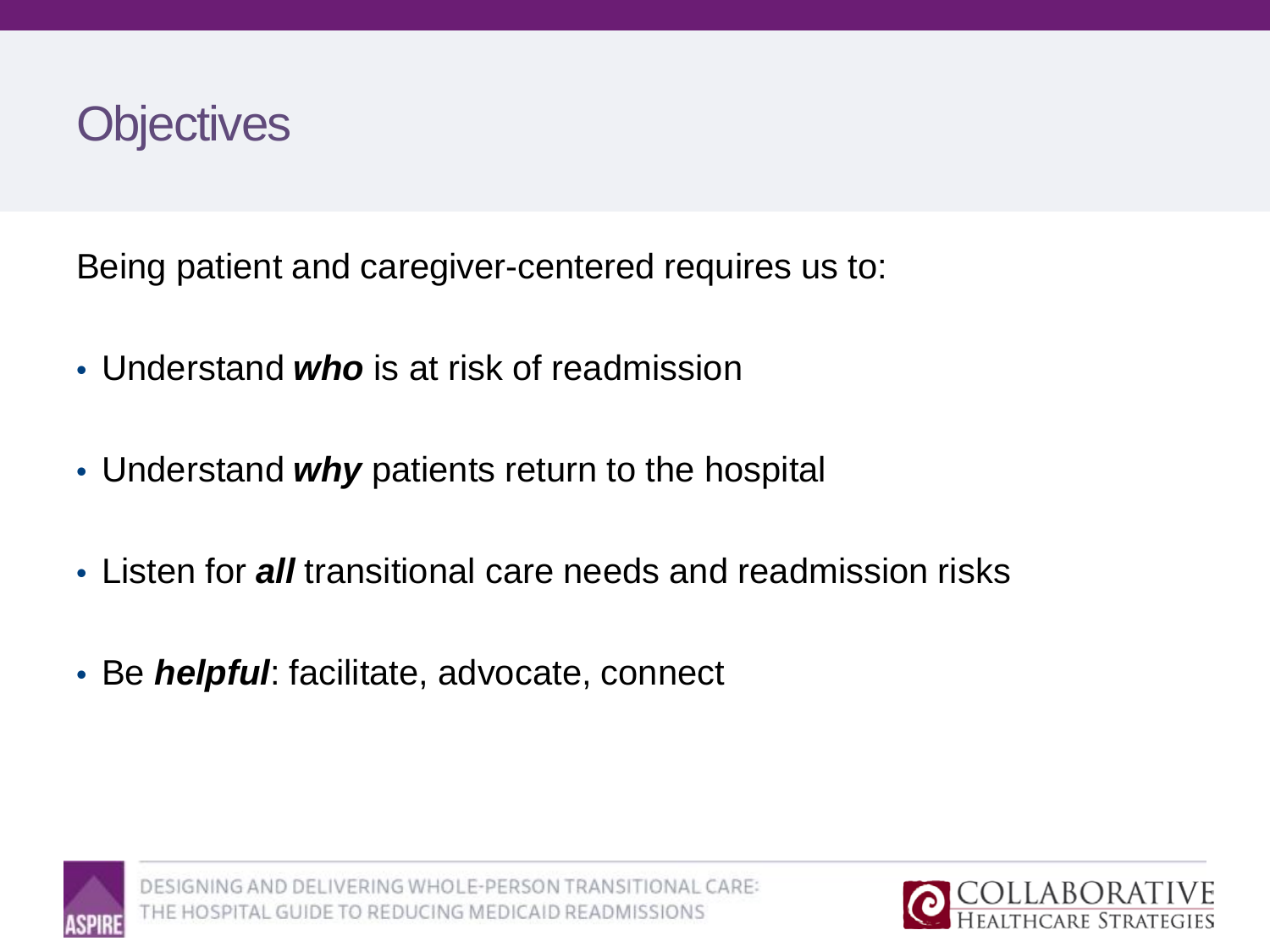## *WHO*

## *Who is at risk of readmission?*



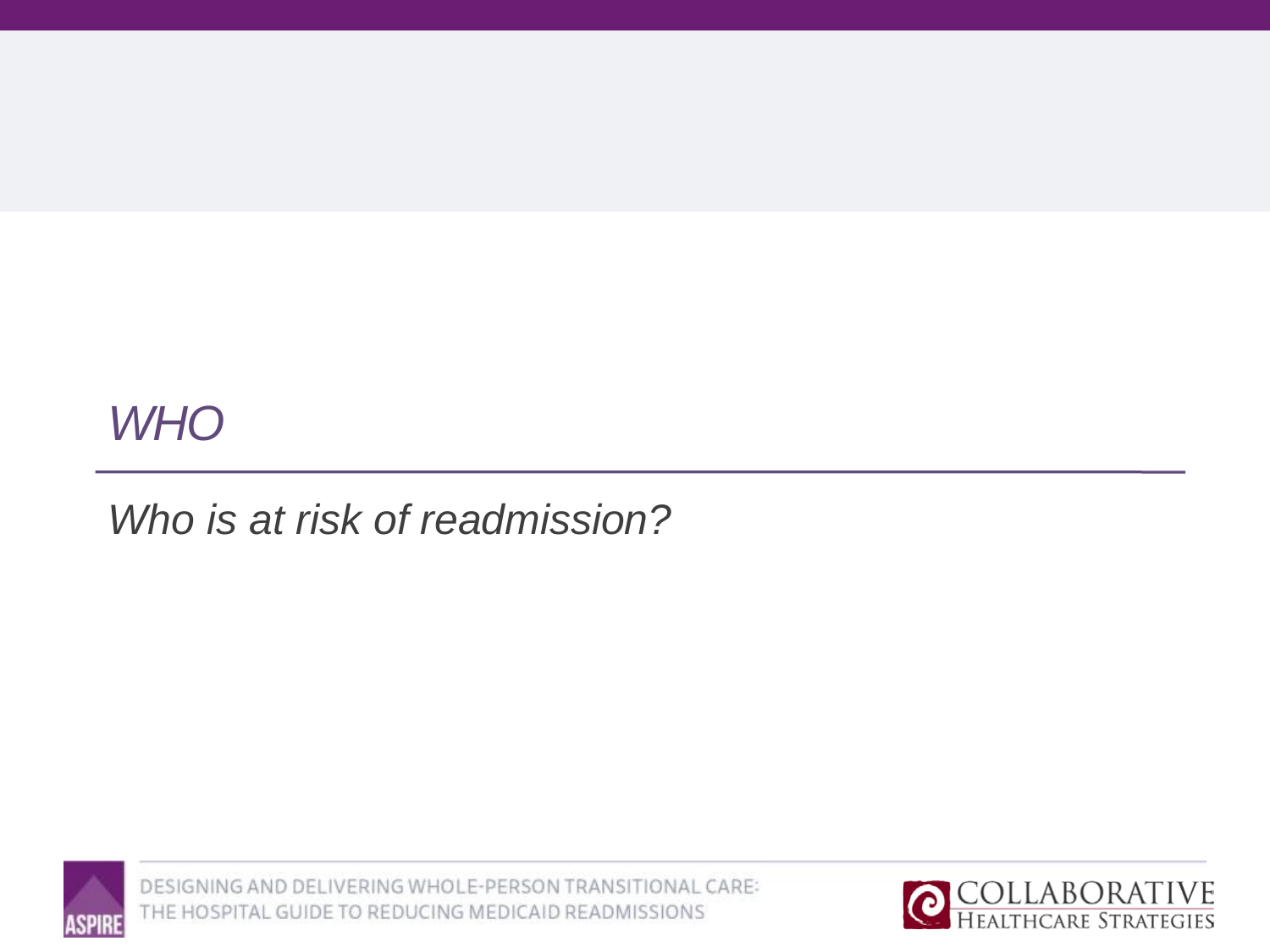### **5. READMISSIONS BY PAYER TYPE**

### Figure 6: All-Payer Readmission Rates by Payer Type, July 2012 to June 2013

Readmission rates varied by payer type; patients with commercial payers had lower readmission rates than those with public payers.





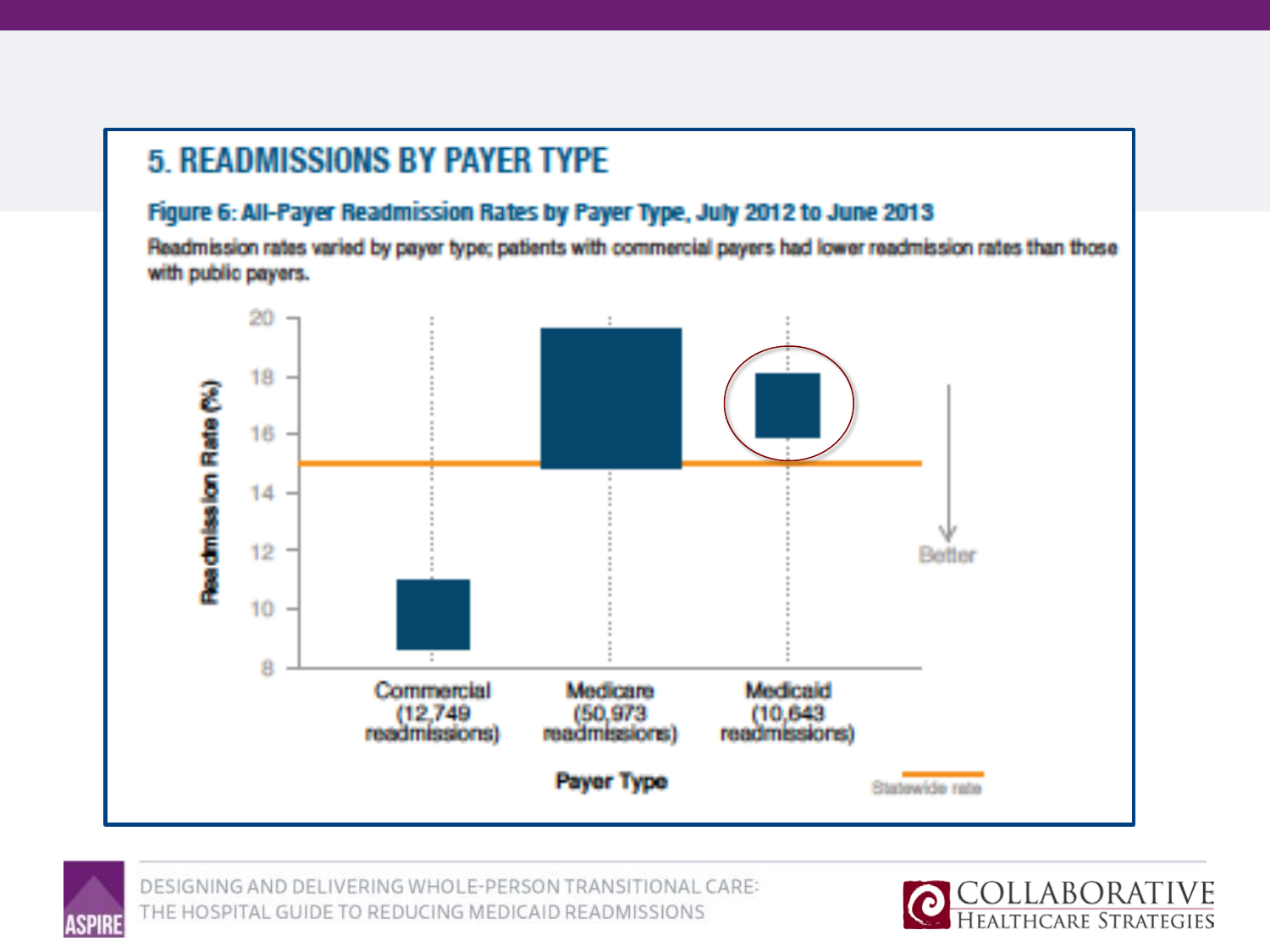### **3. READMISSIONS BY DISCHARGE SETTING**

### Figure 3: All-Payer Readmission Rates by Discharge Setting, July 2012 to June 2013

Patients discharged to home (without home health agency care) and hospice have lower readmission rates than those discharged to post-acute care.



Source: Massachusetts Center for Health Information and Analysis

| <b>Discharge Disposition</b>                                                                                     | <b>Medicare</b><br>(% discharges to) | <b>Medicaid</b><br>(% discharges to)   |
|------------------------------------------------------------------------------------------------------------------|--------------------------------------|----------------------------------------|
| Discharge to Home                                                                                                | 55%                                  | 84%                                    |
| Discharge to SNF/IRF/LTAC                                                                                        | 24%                                  | 5%                                     |
| Discharge to Home with Home Health                                                                               | 14%                                  | 8%                                     |
| DESIGNING AND DELIVERING WHOLE-PERSON TRANSITIONAL CARE:<br>THE HOSPITAL GUIDE TO REDUCING MEDICAID READMISSIONS |                                      | COLLABORATIVE<br>HEALTHCARE STRATEGIES |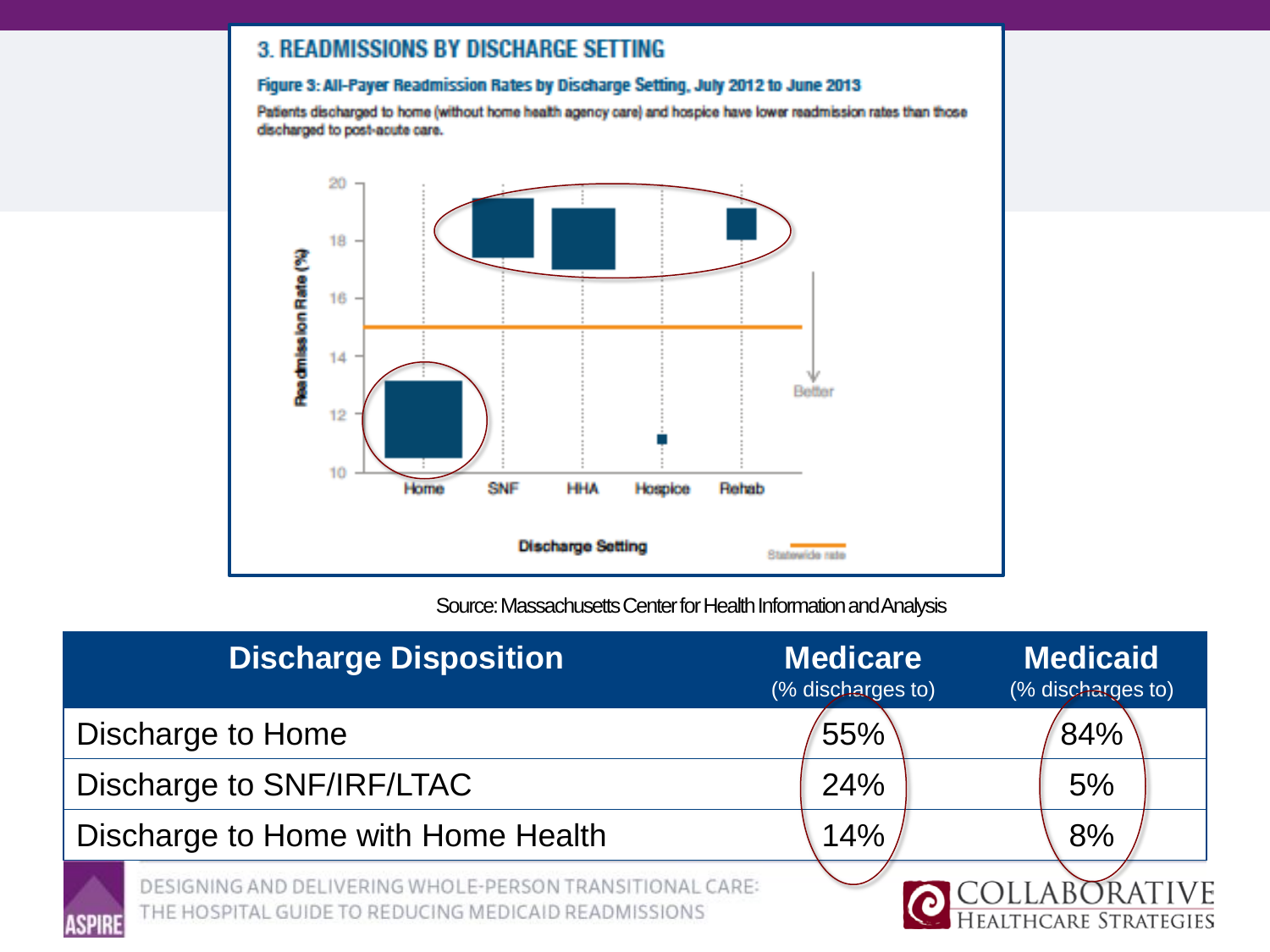



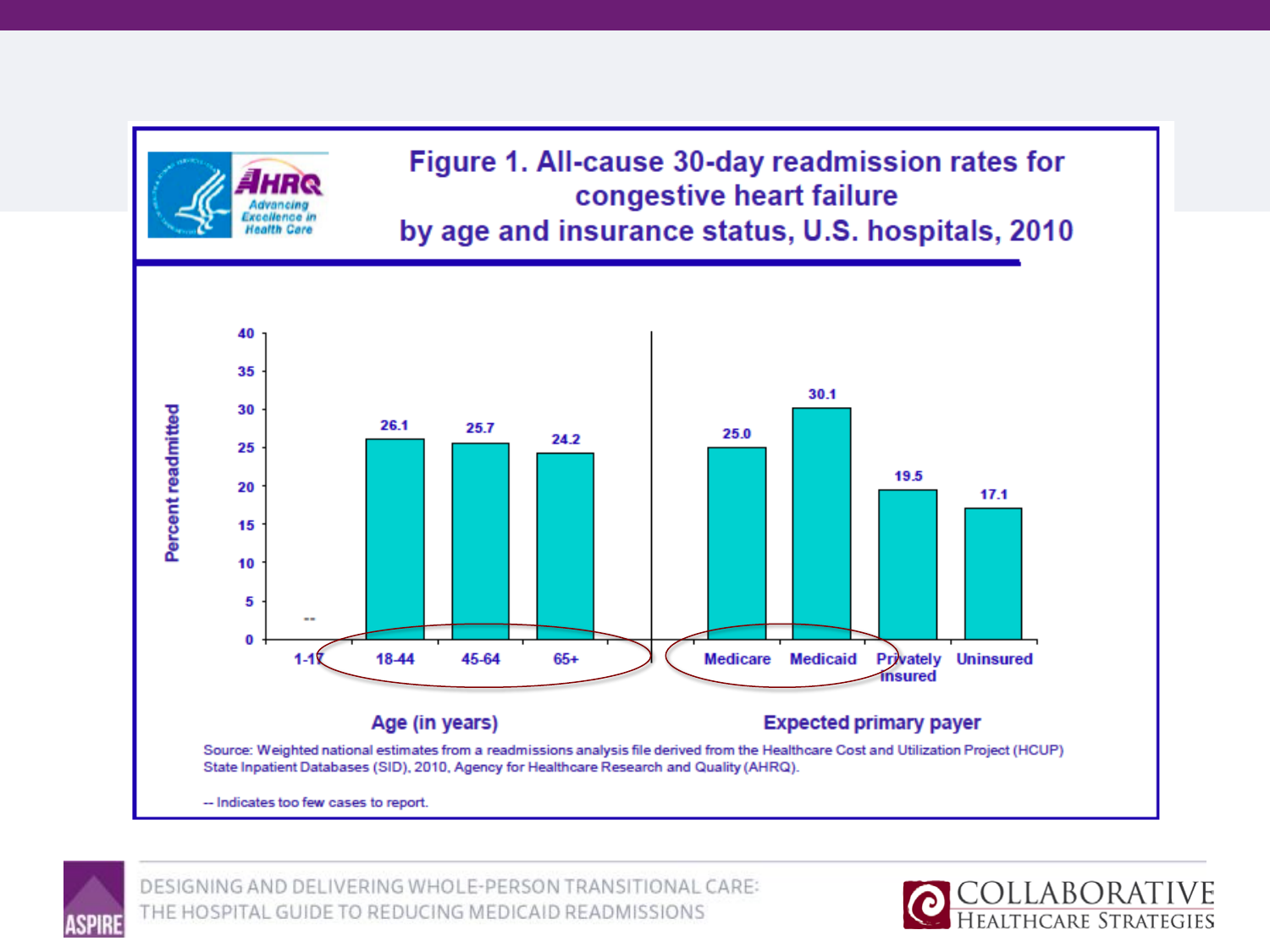

**HEALTHCARE COST AND UTILIZATION PROJECT** 



## **STATISTICAL BRIEF #172**

**April 2014** 

### **Conditions With the Largest Number of Adult Hospital Readmissions by Payer,** 2011

*Methods: - Used CCS groupers - Included OB*

Anika L. Hines, Ph.D., M.P.H., Marguerite L. Barrett, M.S., H. Joanna Jiang, Ph.D., and Claudia A. Steiner, M.D., M.P.H.

Top 10 Medicaid Dx:

- 1. Mood disorder
- 2. Schizophrenia
- 3. Diabetes complications
- *4. Comp. of pregnancy*
- 5. Alcohol-related
- *6. Early labor*
- **7. CHF**
- 8. Sepsis
- **9. COPD**

Top 10 Medicare Dx:

- **1. CHF**
- 2. Sepsis
- **3. Pneumonia**
- **4. COPD**
- 5. Arrythmia
- 6. UTI
- 7. Acute renal failure
- **8. AMI**

10. Stroke

9. Complication of device

10. Substance-use related





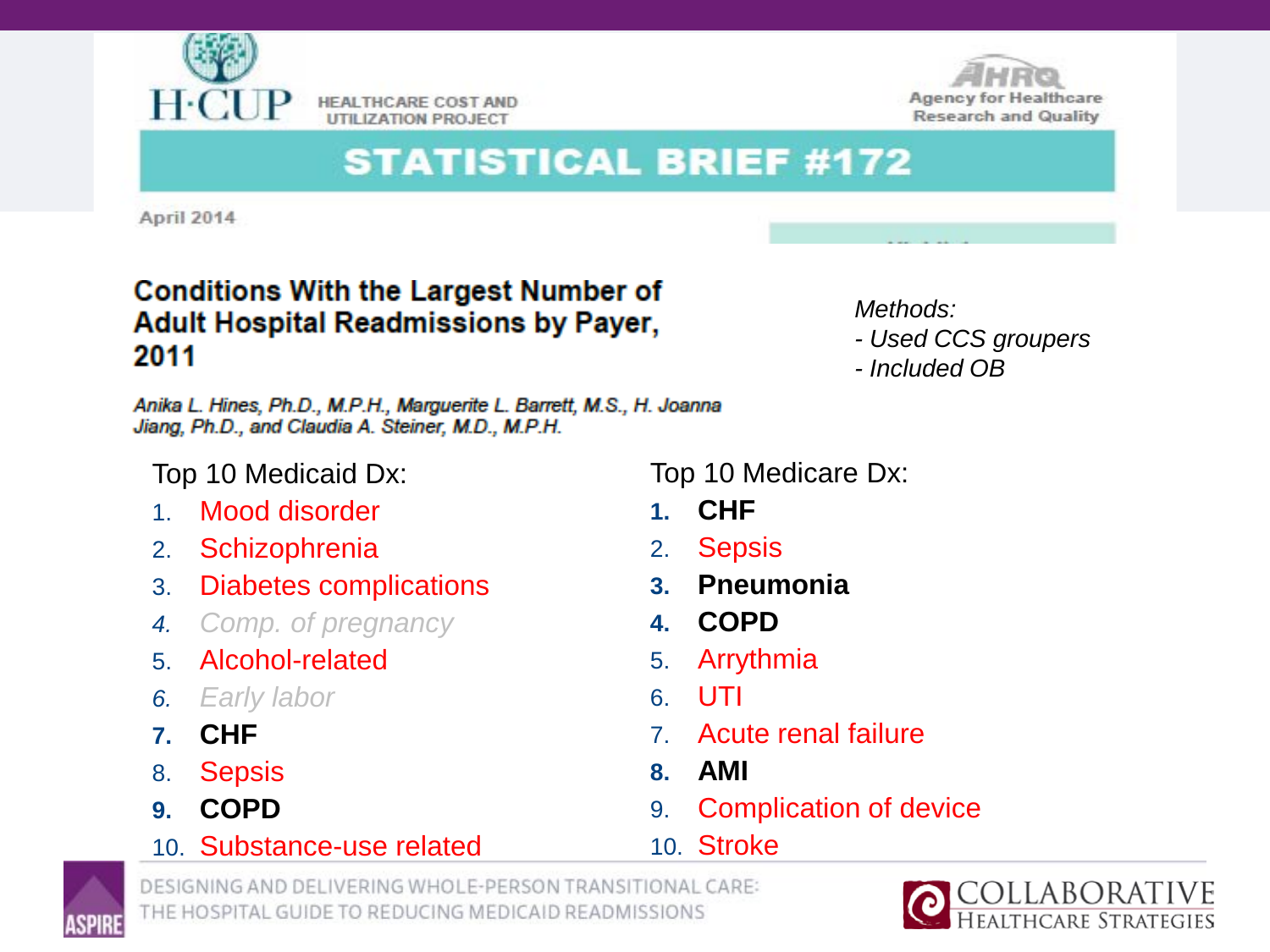## Readmission Rate: Any Behavioral Health Condition



Massachusetts Center for Health Information and Analysis, 2016.



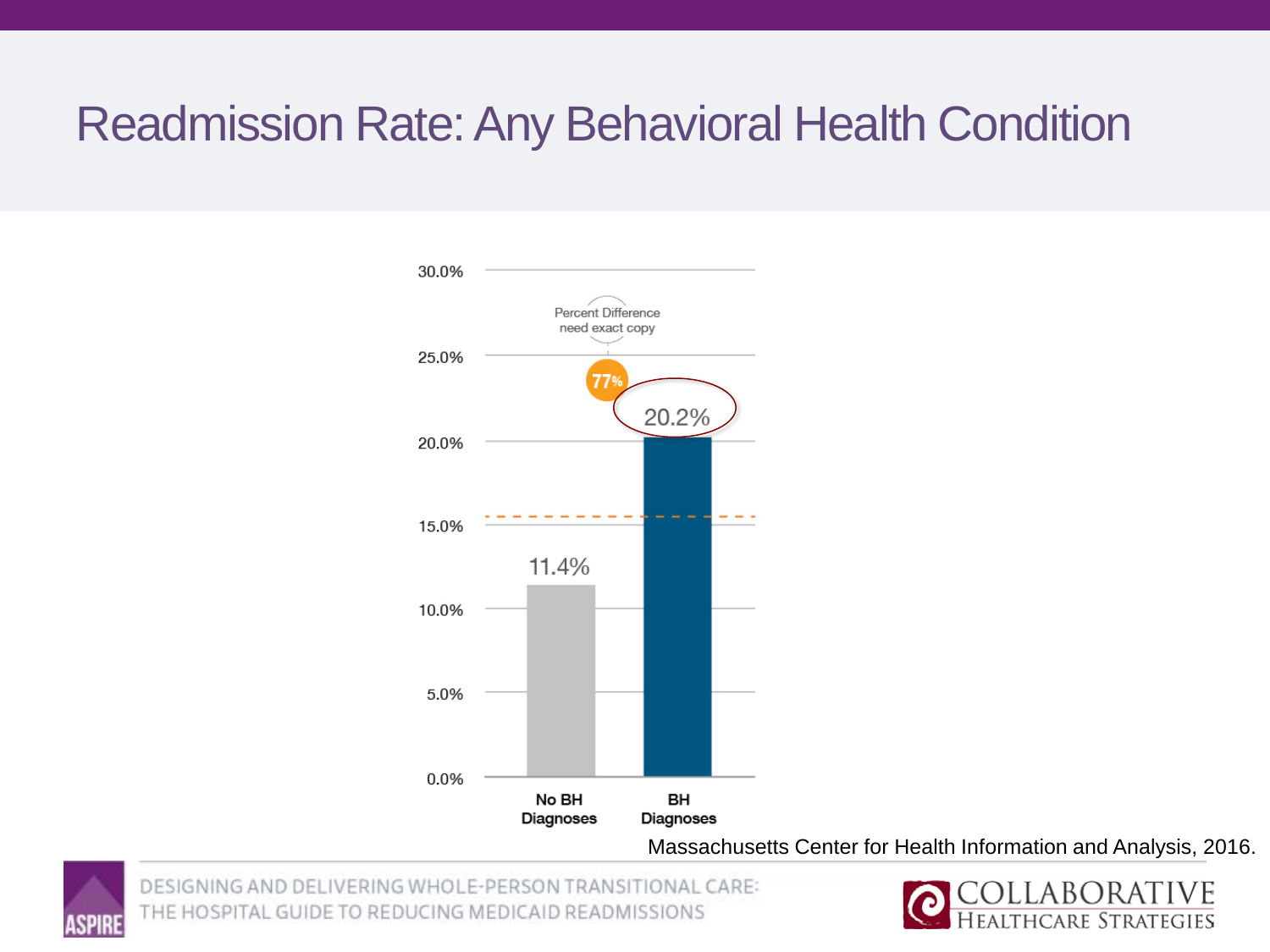# Readmissions for Patients with High Utilization

- 4+ hospitalizations/year
- Readmission rate 40% v. 8%
- 74% of discharged to home
- Top Discharge Diagnoses:
	- Mood disorders
	- Schizophrenia
	- Diabetes
	- Chemotherapy
	- Sickle cell
	- Alcohol
	- Sepsis
	- Heart Failure
	-

### **6. READMISSIONS AMONG PATIENTS WITH FREQUENT HOSPITALIZATIONS**

Figure 7: All-Payer Readmissions among Frequently Hospitalized Patients, **July 2010 to June 2013** 

People who were frequently hospitalized made up only 7% of the population but accounted for 59% of readmissions.



• COPD **COPD** Massachusetts Center for Health Information and Analysis, 2016 Jiang et al. HCUP Statistical Brief #184 Nov 2014



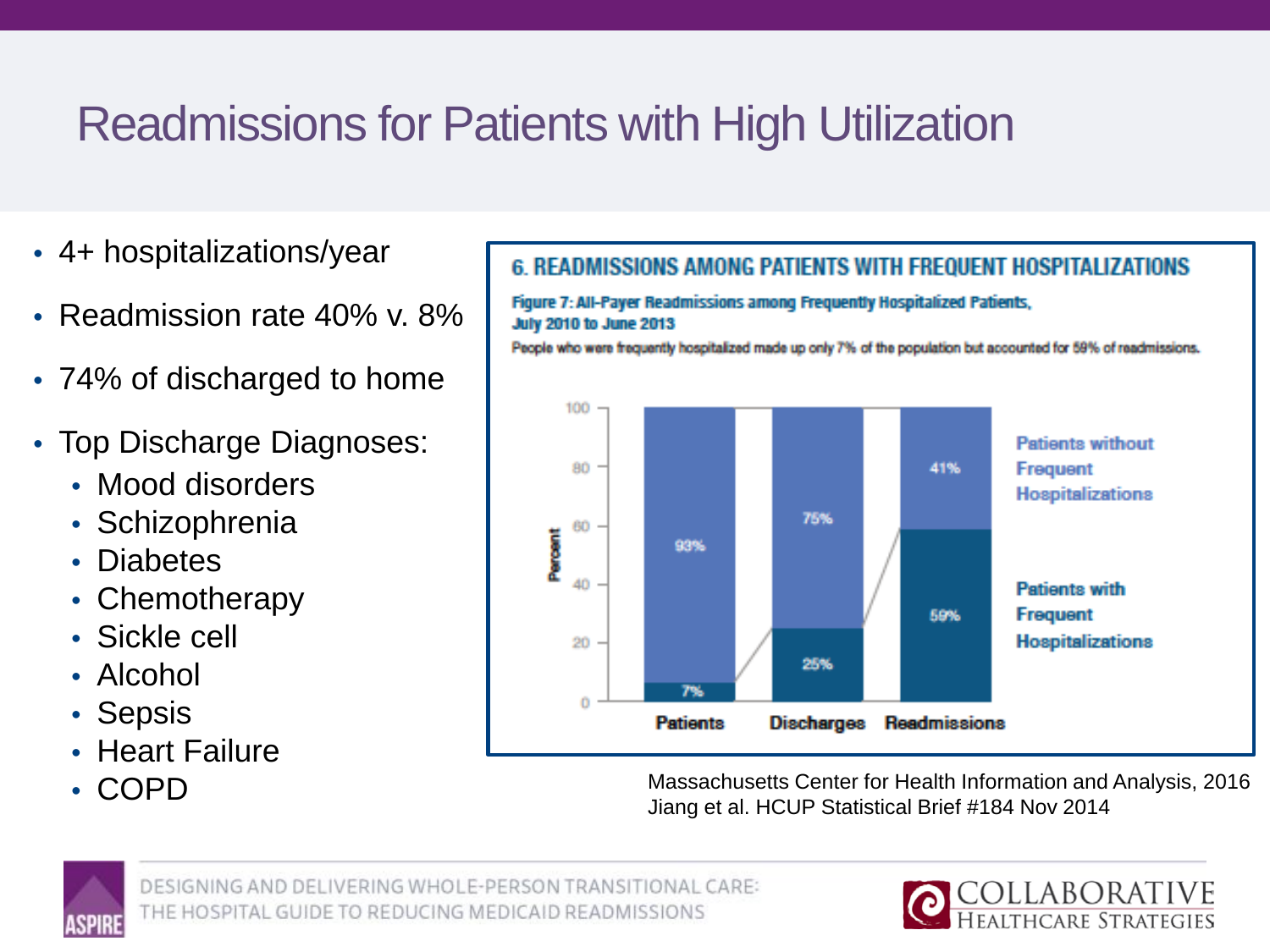# *Ask your patients "Why"*

## Elicit the personal/caregiver perspective; root causes



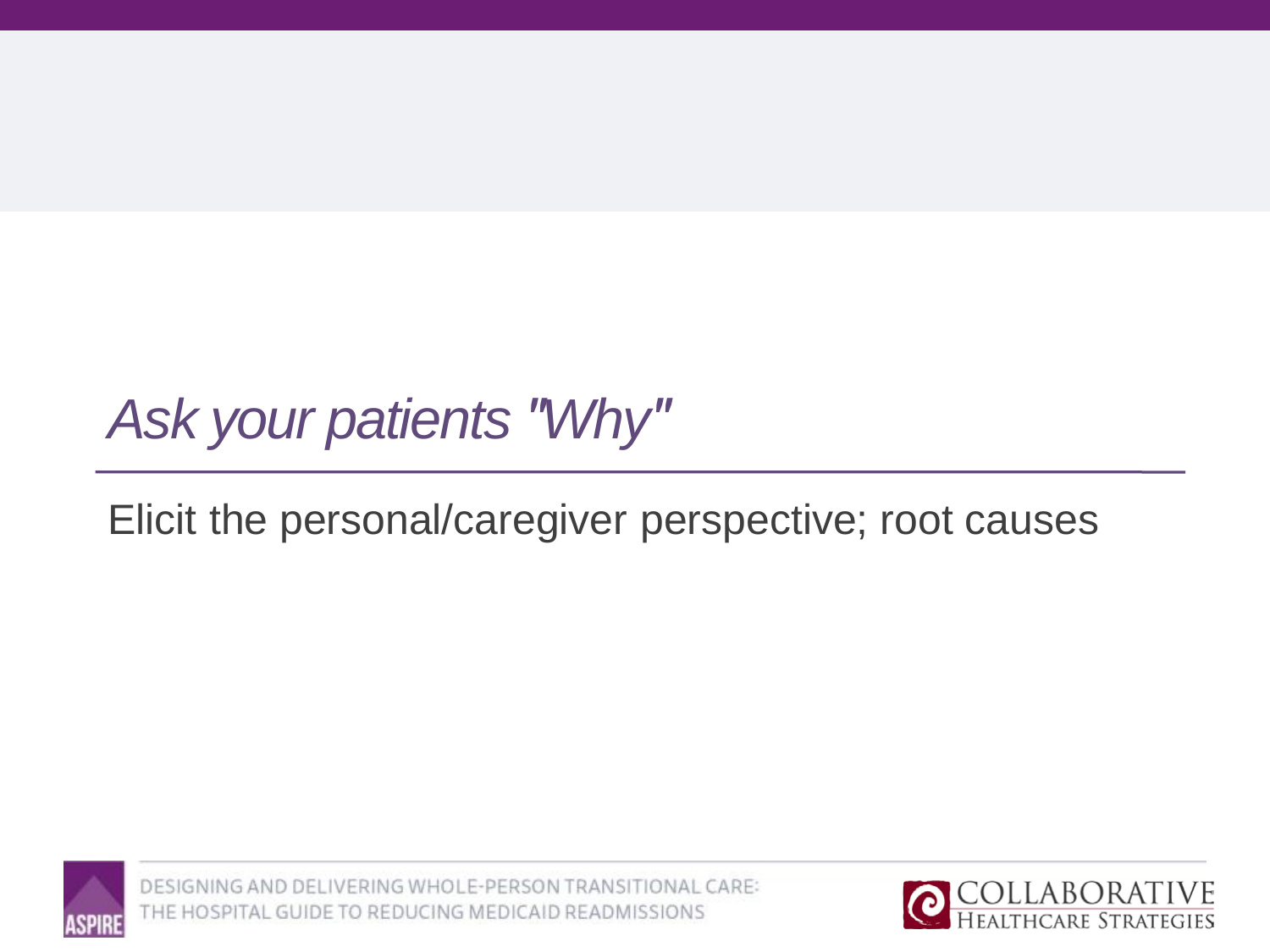## Take a "whole person" view of readmission risks, causes

- 41 woman with HIV; hospitalized for pneumonia, started on HIV medications and antibiotics and told to follow up with HIV and PCP providers. Readmitted 8 days later.
- 61 man with 8 hospitalizations this year for shortness of breath returns to the hospital after 10 days with shortness of breath.
- 86 man with recently diagnosed prostate cancer hospitalized initially for abdominal pain, readmitted 1 day after discharge for abdominal pain.

*"Billing data aren't going to tell you whether a patient needed a pharmacy intervention, needed a place to live, or couldn't afford their medications."* 



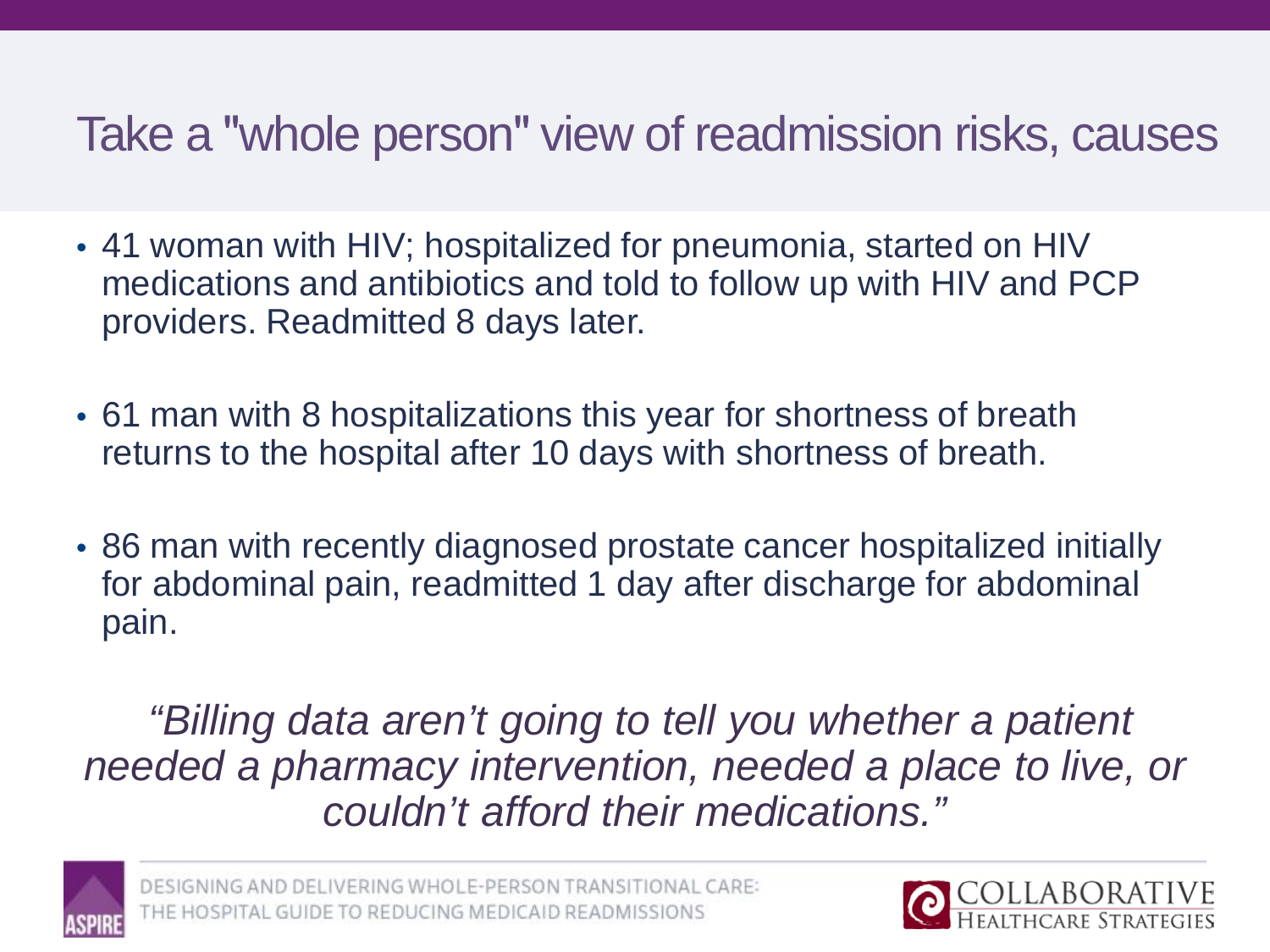# 41 woman with HIV hospitalized with pneumonia

- 1<sup>st</sup> hospitalization:
	- Longstanding HIV, never previously hospitalized
	- Diagnosed with pneumonia, found to have high HIV viral load
	- Lives with mother unaware of her HIV
- At discharge:
	- Discharged on new anti-retroviral medications
	- Discharged on new antibiotics for the pneumonia
	- No infectious disease or primary care appointments made
- Readmission:
	- Returned 8 days later for persistent coughing
	- Returned because instructions said return if symptoms don't improve
	- "It would have helped if they made the appointment for me"



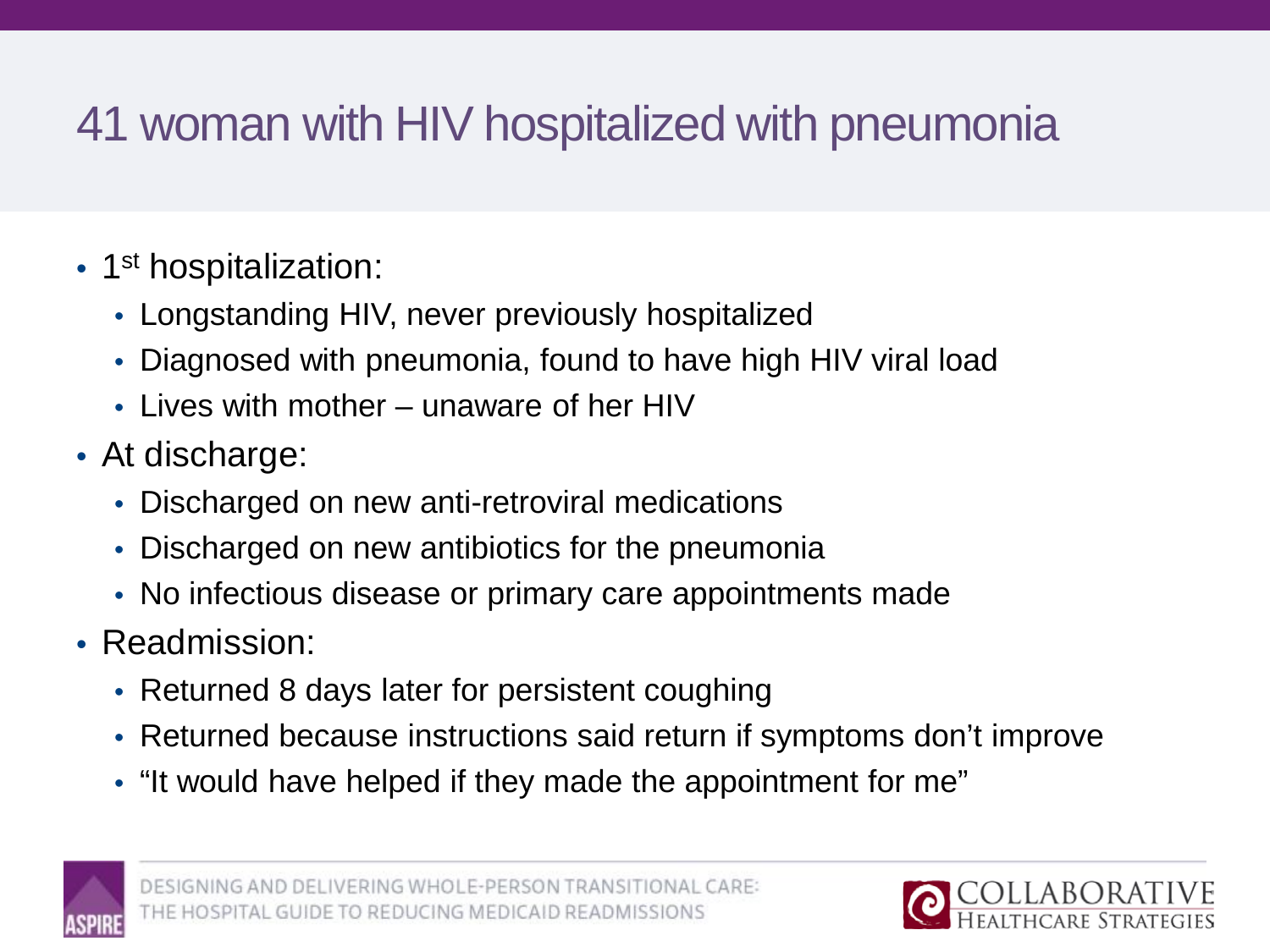# 61 man with 8 hospitalizations this year for SOB

- 1<sup>st</sup> hospitalization:
	- This really isn't his "first" hospitalization, is it?
	- Intern H&P presents case as if new presentation to hospital
	- Discover he is marginally housed
	- Discover he has personality disorder issues
	- Refuses to work with physical therapy
- At discharge:
	- Patient can not be placed in facility due to a criminal history
	- Discharged to "home," told to follow up with PCP (hasn't been in  $>$  a year)
- Readmission:
	- Reports he gained 20 lbs in 8 days
	- "Oh honey, it always takes them about a week to tune me up"
	- Grabs remote, turns on TV and orders dinner



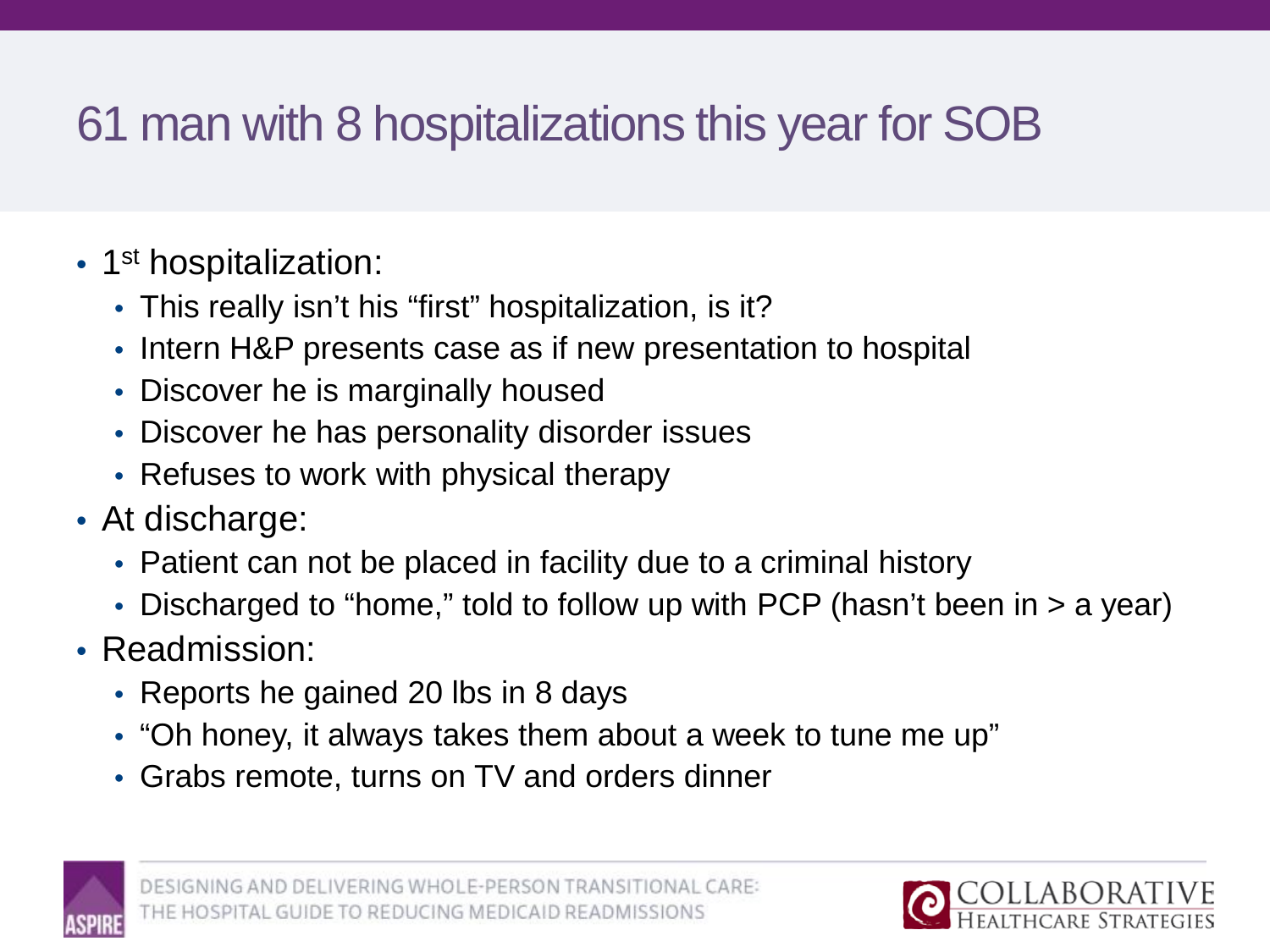## 86 man with prostate cancer and abdominal pain

- 1<sup>st</sup> hospitalization
	- Completed diagnosis and staging evaluation as outpatient
	- Started on oxycodone as needed for pain
	- Patient presented with constipation x 8 days
	- Resolved in ED; admitted anyway
- At discharge
	- Added bowel regimen
- Readmission
	- Daughter in NJ dropped everything to rush to dad's side
	- Saw him at home and asked if he had any pain; he said yes
	- She brought him back to ED requesting admission to address pain
	- Patient did not want to be readmitted, but did not want to argue with loving daughter



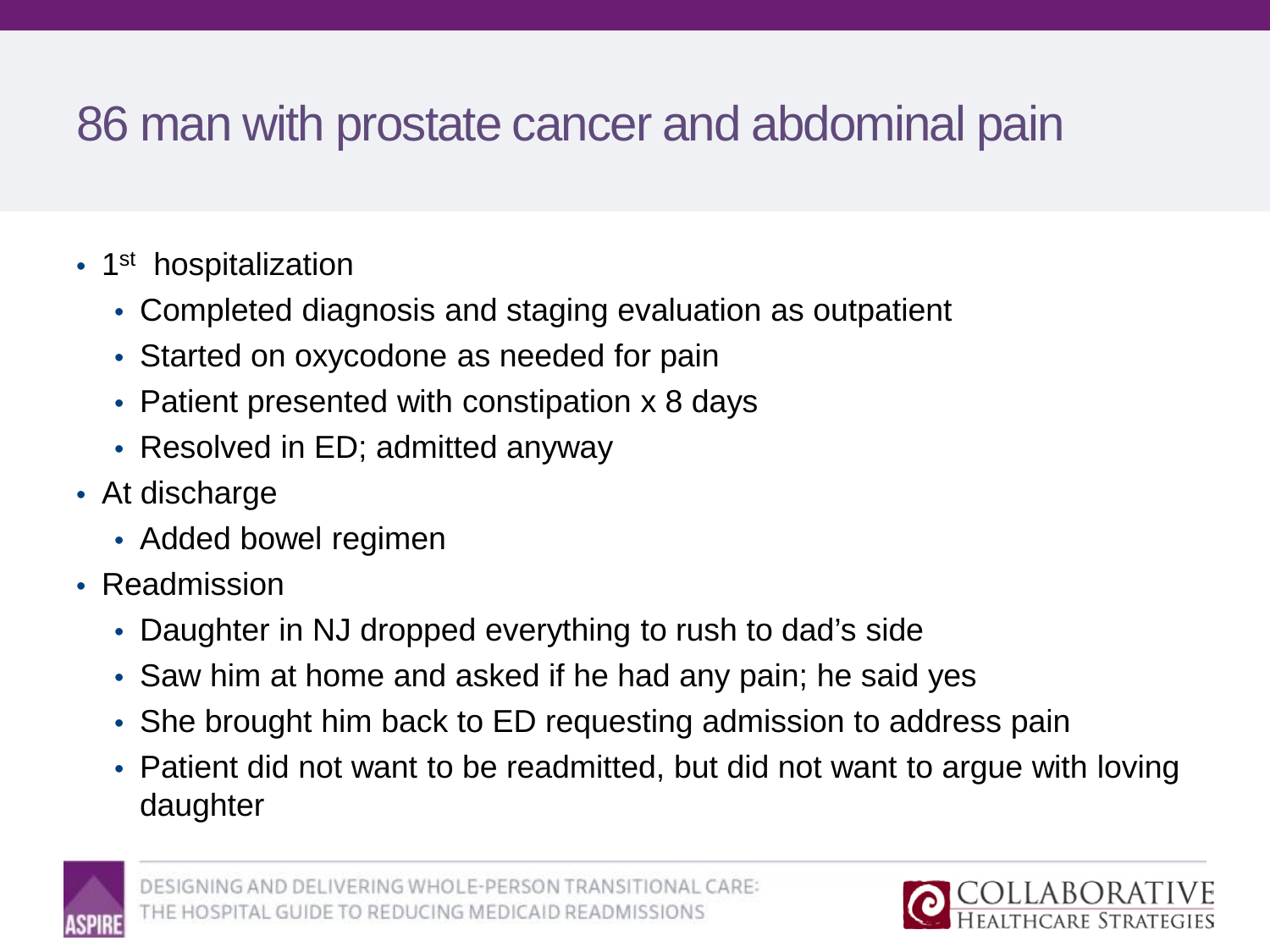## Do not over-medicalize root causes of readmissions

- Kaiser Permanente team reviewed 523 readmissions across ~14 hospitals:
	- Found an average *of 9 factors* contributed to each readmission
- Philadelphia team interviewed patients who returned to ED after discharge:
	- Average age *43* (19-75)
	- *Majority had a PCP*; most reported *no problem* filling medications
- Found primary root cause for return: *fear and uncertainty*
- Patients need more *reassurance* during and after episodes of care
- Patients need access to advice *between* visits

Feingenbaum et al Medical Care 50(7): July 2012 Rising et al, Annals of Emergency Medicine 2015



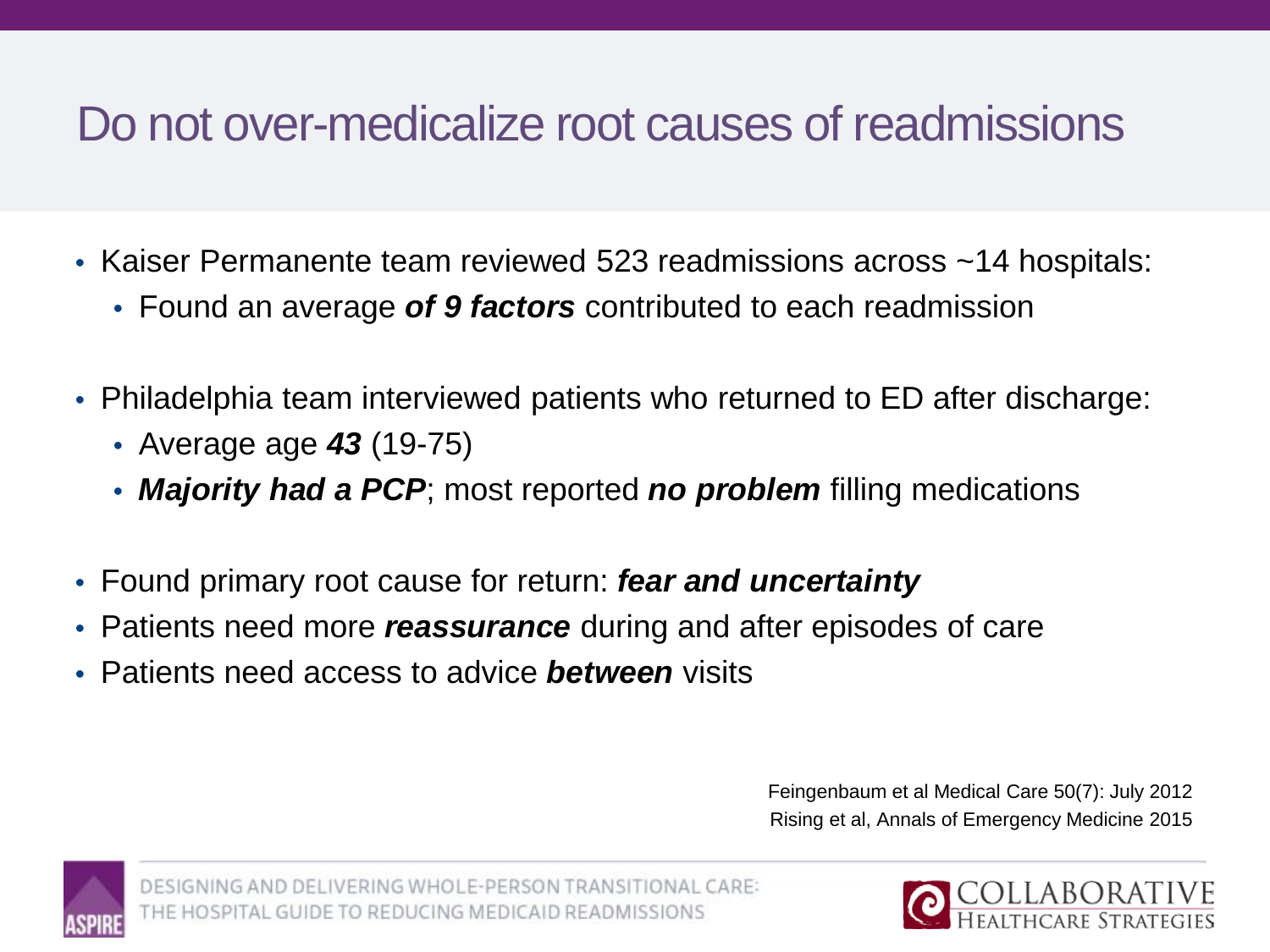## *HOW?*

## *Adopt a data-informed, whole-person approach*



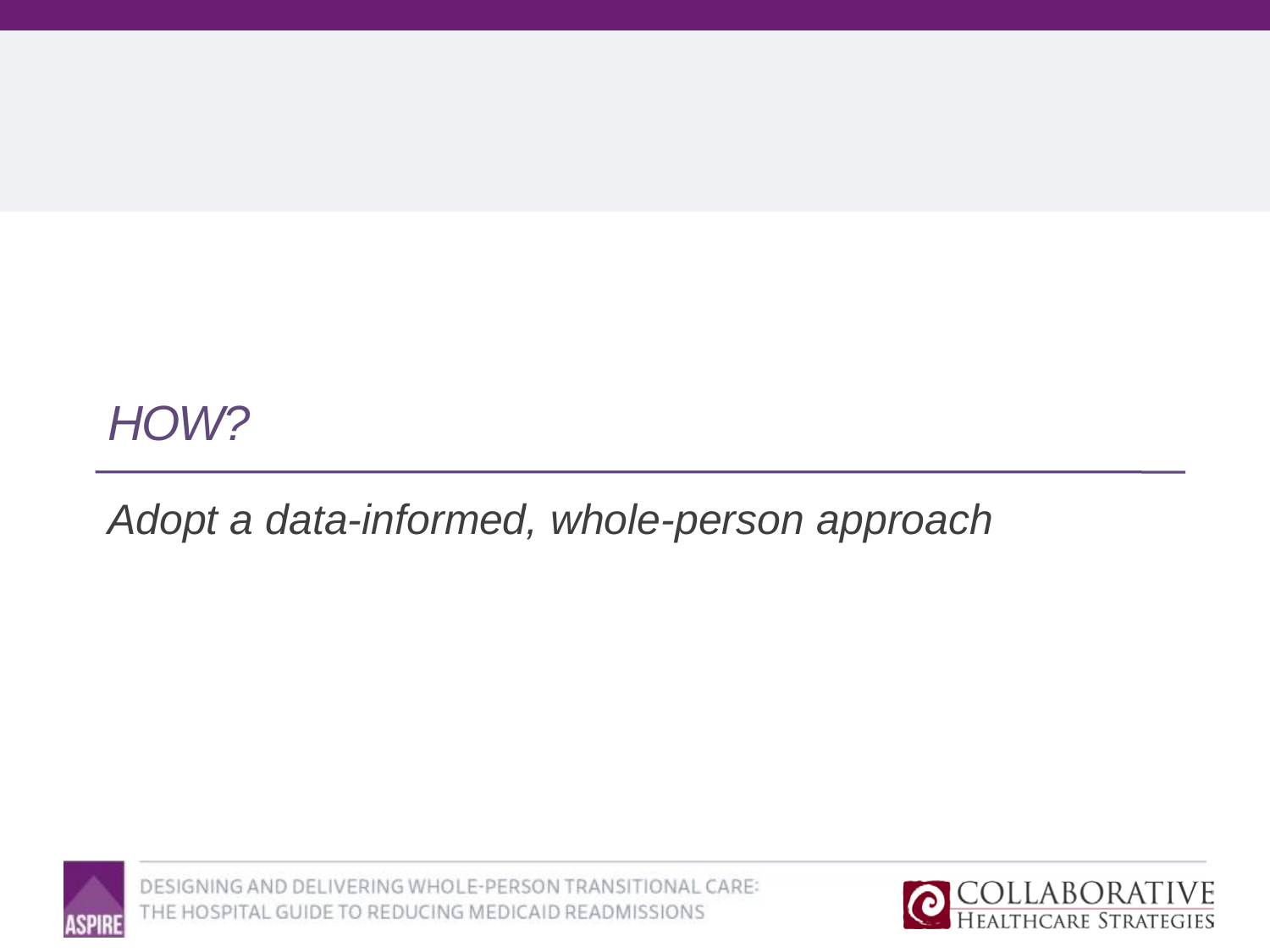# **What is a "Data-Informed" Approach?**



![](_page_17_Picture_3.jpeg)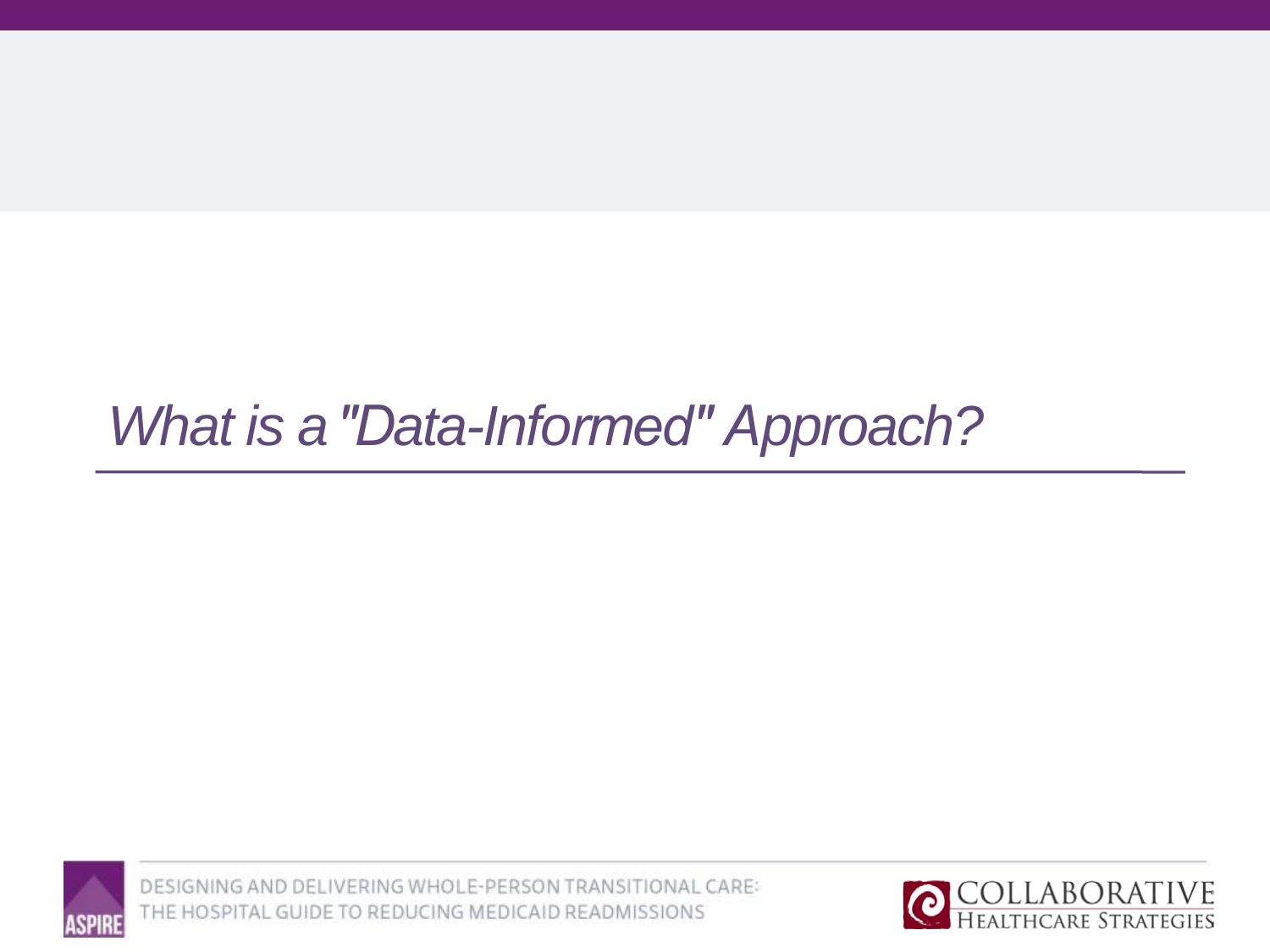# Why Take A Data-Informed Approach?

- Many readmission reduction efforts have been launched in direct response to Medicare readmission penalties
- The discharge diagnoses in the penalty program are not the top reasons for readmissions in the Medicare population
- There are many high risk patients that go without improved transitional care when the focus is just on penalty conditions
- ►*A data-informed approach is a more patient-centered approach*

![](_page_18_Picture_5.jpeg)

DELIVERING WHOLE-PERSON TRANSITIONAL CARE: IDE TO REDUCING MEDICAID READMISSIONS

![](_page_18_Picture_7.jpeg)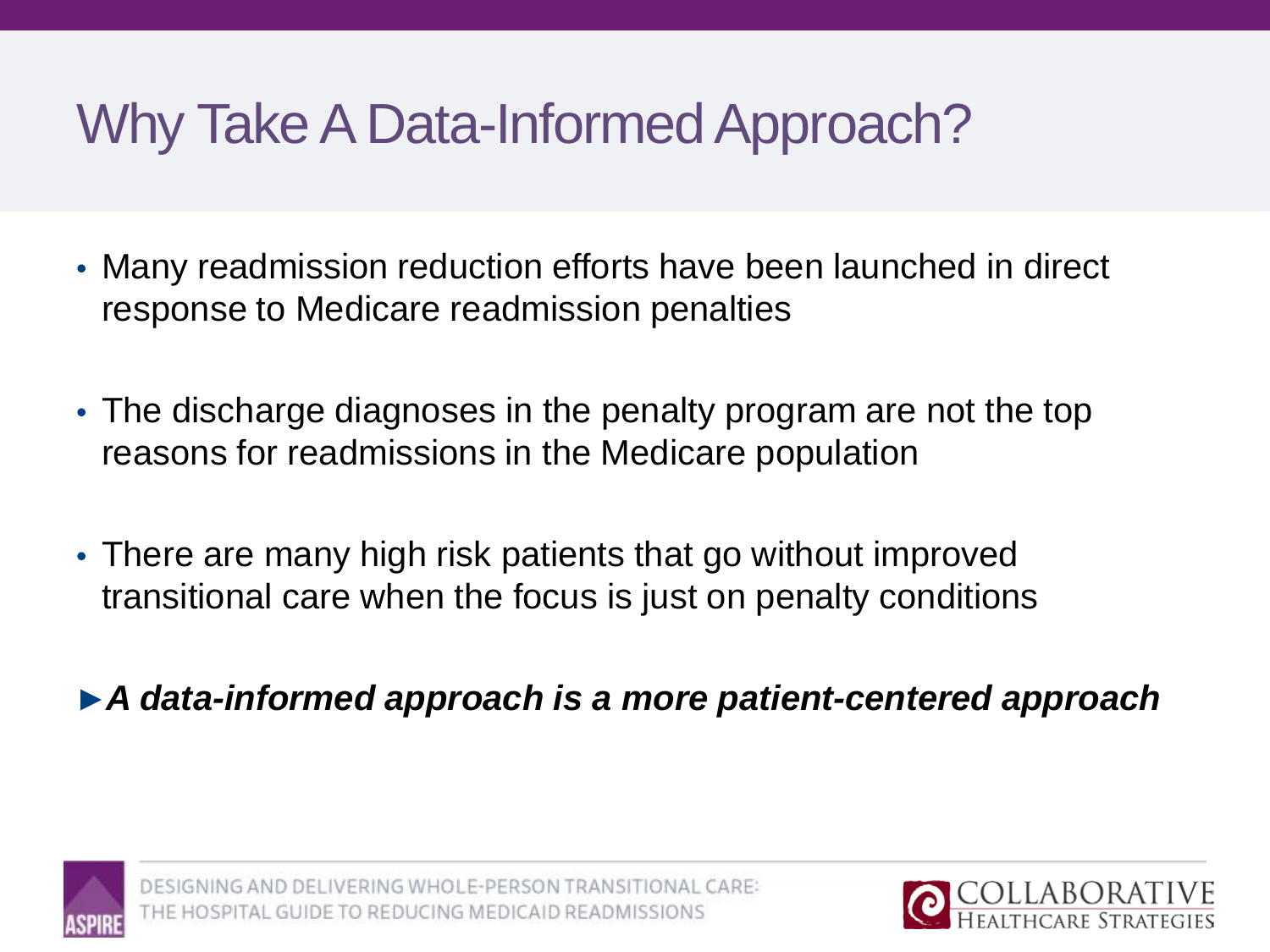# Data-Informed Approach

- Understand root causes of readmissions among your patients
- Design and implement readmission reduction efforts that are designed to address common root causes of readmissions
- Design and implement readmission reduction efforts that will effectively meet the transitional care needs of patients/caregivers
- Track implementation and outcome data to continuously improve processes to reach your goal
- ►*A data-informed approach is responsive to root causes and is designed to better meet patient/caregiver transitional care needs*

![](_page_19_Picture_6.jpeg)

![](_page_19_Picture_8.jpeg)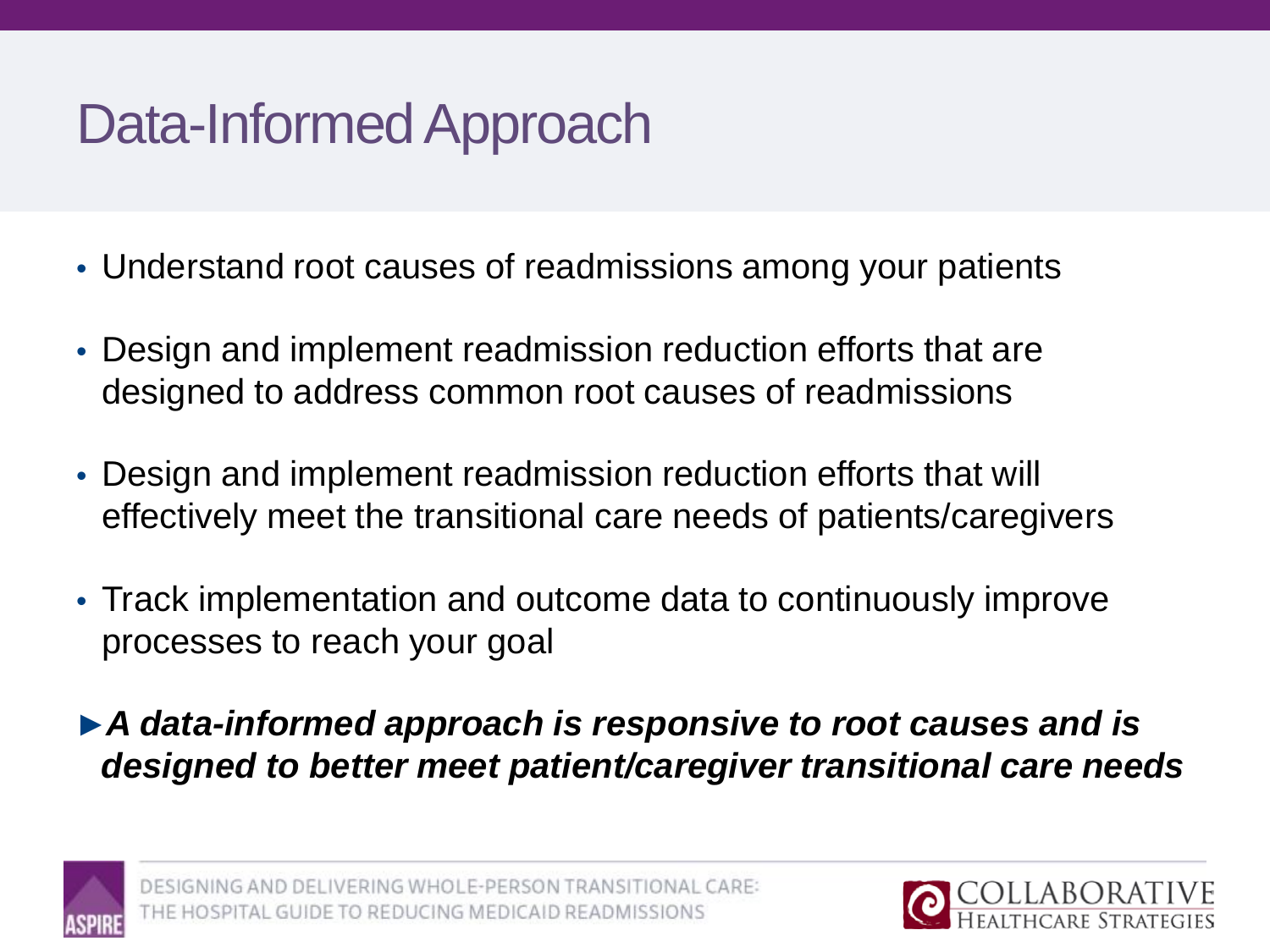# Why Take a "Whole-Person" Approach?

![](_page_20_Picture_1.jpeg)

![](_page_20_Picture_3.jpeg)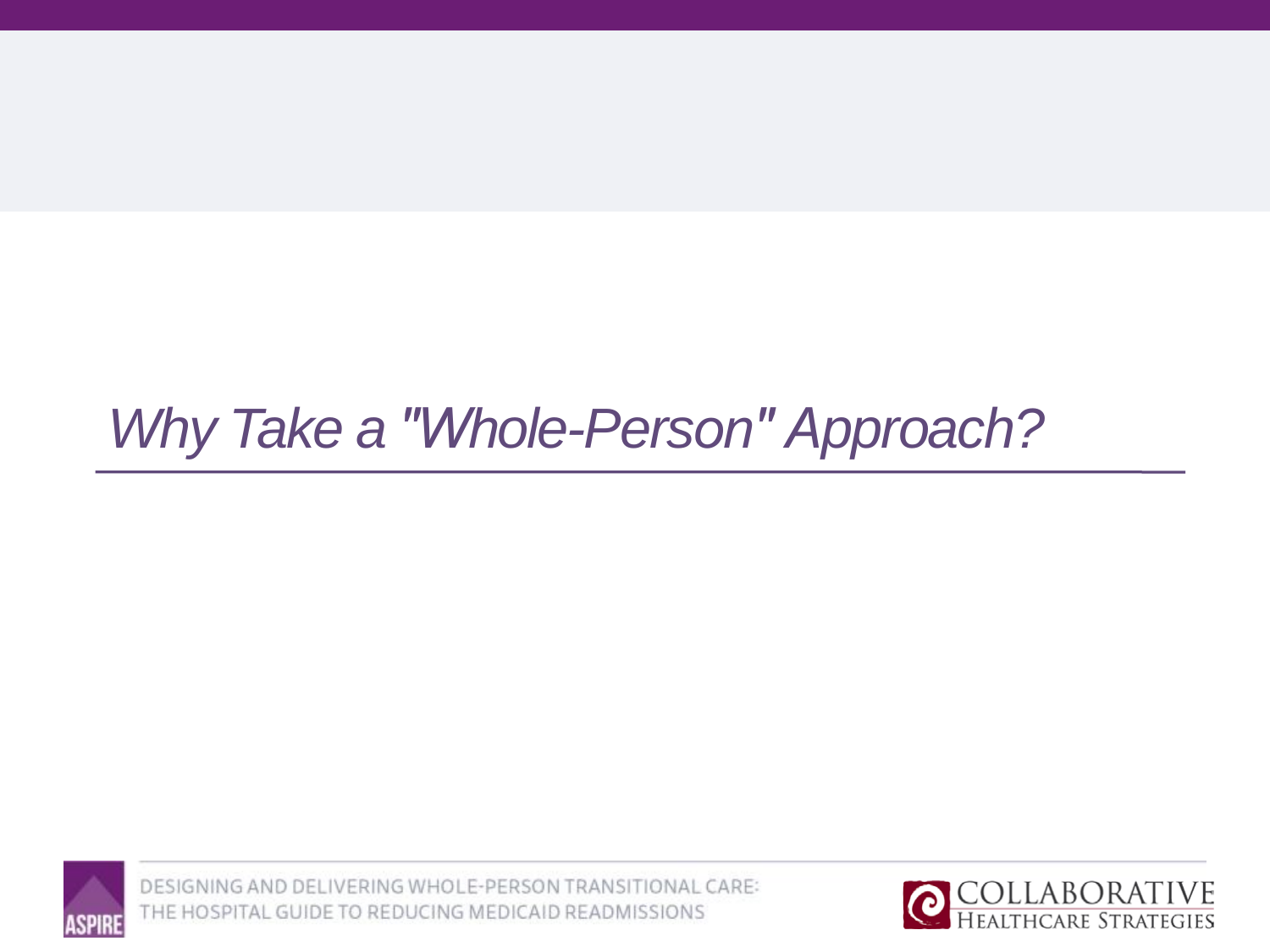# Whole-Person Approach

Analyses highlight the multi-factorial causes of readmissions

- Patient interviews
- Root cause analysis

Experience in the field has found success with transitional care models that address clinical, behavioral, and social needs

- Interdisciplinary, social work, social service models appear effective
- Several "clinical" approaches have been *adapted* to include social work, navigation, advocacy, resources to address basic needs

![](_page_21_Picture_7.jpeg)

![](_page_21_Picture_9.jpeg)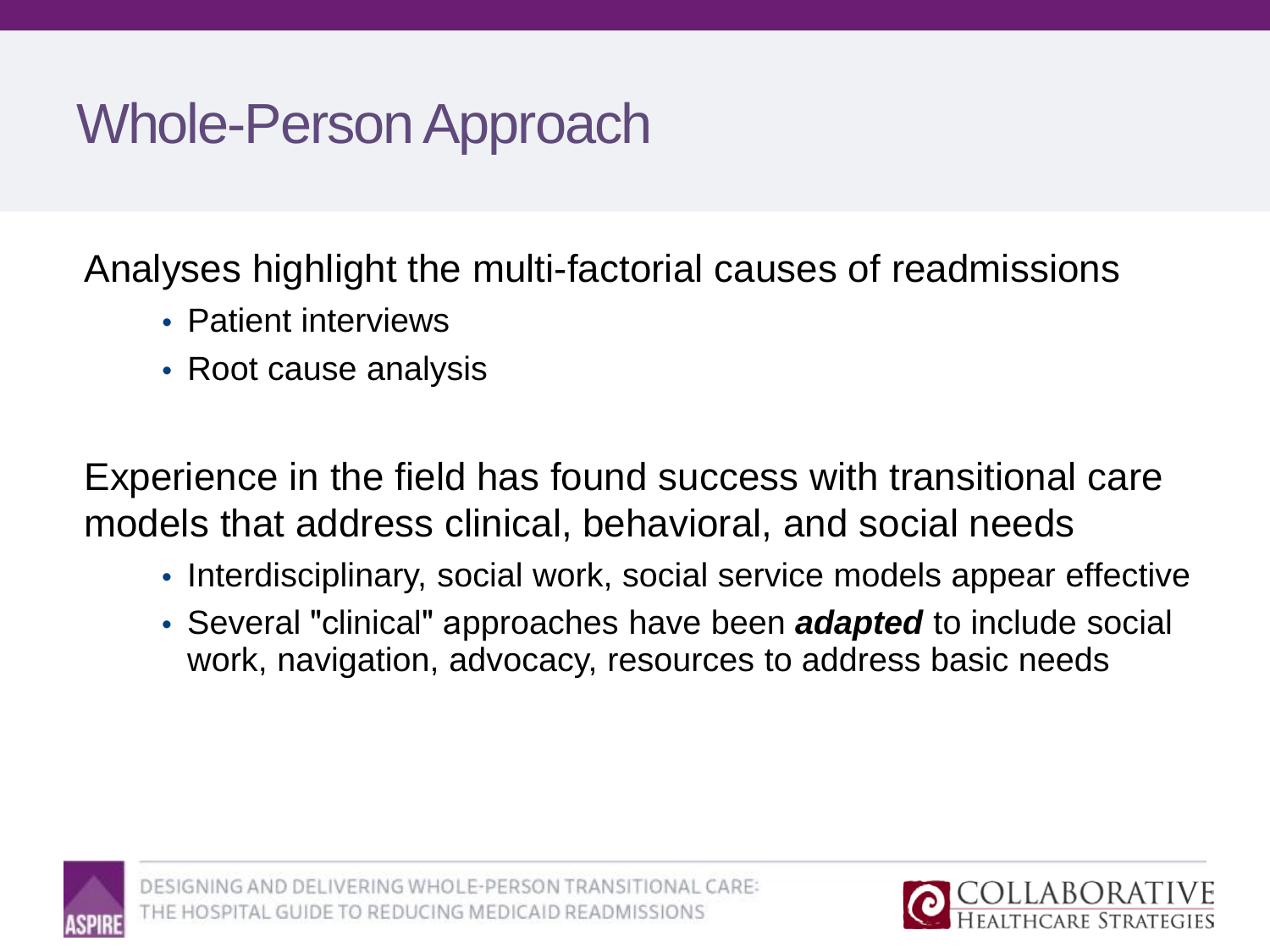## "Whole-Person" Adaptations to Transitional Care

- Navigating
- Hand-holding
- Arranging for....
- Providing with....
- Harm reduction
- Meet "where they are"
- Patient/caregiver priorities first
- Relationship-based

![](_page_22_Picture_9.jpeg)

![](_page_22_Picture_11.jpeg)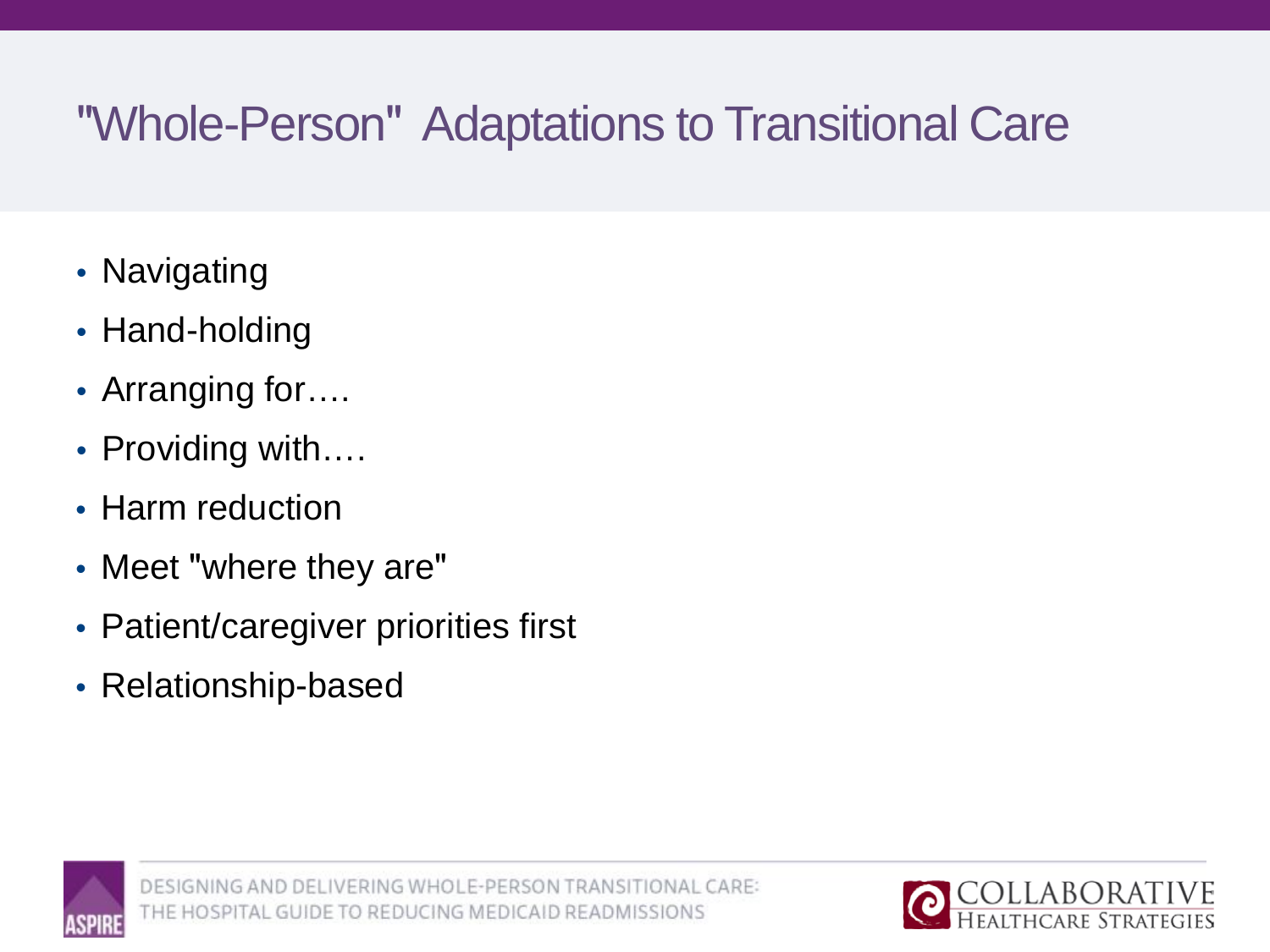## Whole-Person Approach

- Successful readmission reduction teams state:
	- "We look at the whole person, the big picture"
	- "We always address goals and ask what the patient wants"
	- "We meet the patient where they are"
	- "First and foremost it's about a trusting relationship"
	- "You can't talk to someone about their medications if there is no food in the fridge"
	- "We do whatever it takes"

![](_page_23_Picture_8.jpeg)

![](_page_23_Picture_10.jpeg)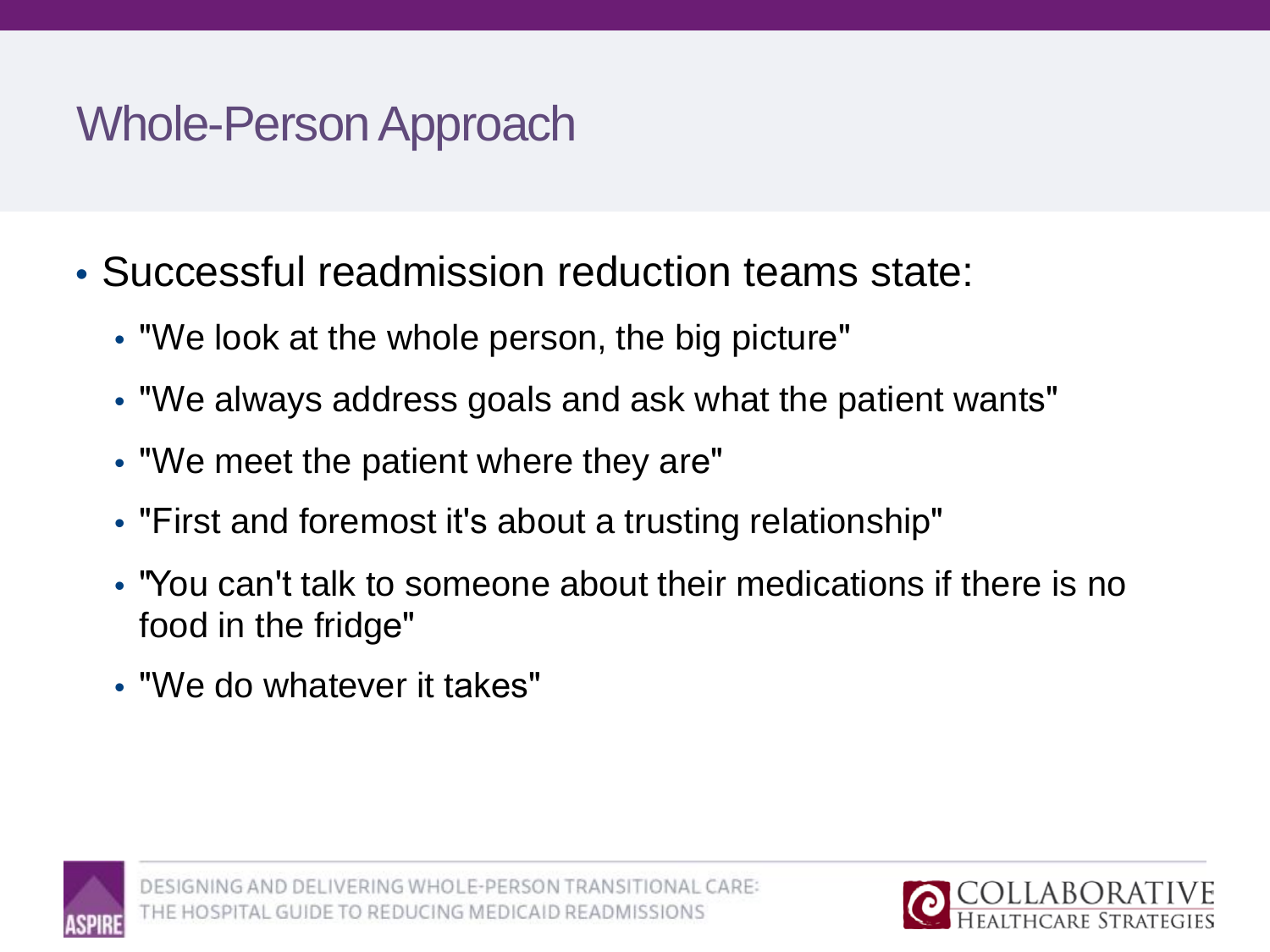## *Using Care Plans to Improve Care Over Time and Across Settings*

![](_page_24_Picture_1.jpeg)

![](_page_24_Picture_3.jpeg)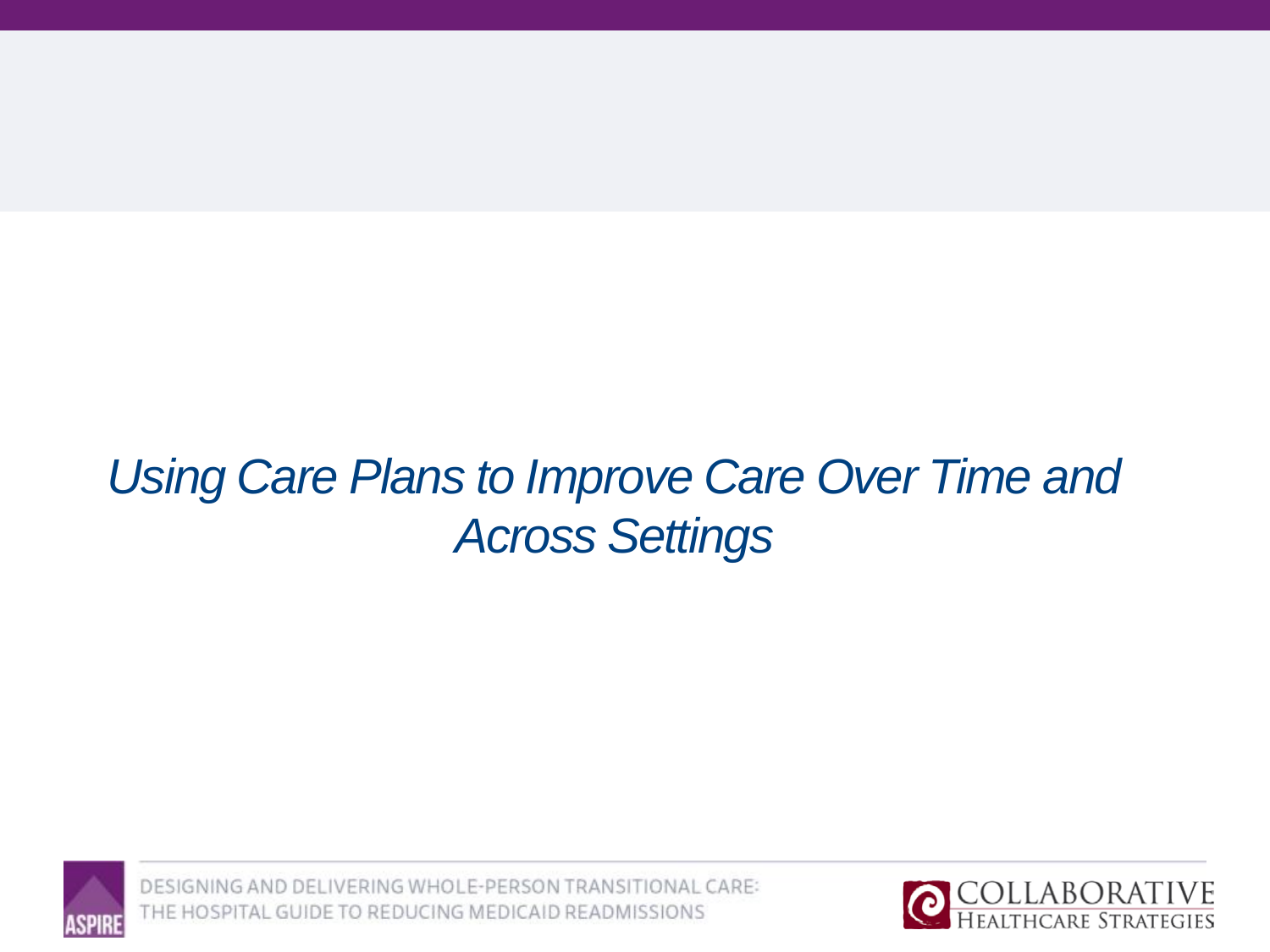# Types of Care Plans: Observations from the Field

### • **Longitudinal Care Plan**

• A comprehensive plan to achieve health-promoting goals and objectives. Specific goals regarding clinical, behavioral, and/or functional status are often included, and are measured via serial assessments over time. Longer term; care management over time.

### • **Transitional Care Plan**

• Identifies post-hospital needs, patient priorities, and readmission risks and the plan to address those needs, priorities and mitigate risks in the 30 days post discharge. Focus on ensure linkage to providers and services within the 30 day transitional period.

### • **ED Care Plan**

• Summary information for the ED provider to inform safe, effective, and consistent care in the ED and facilitate discharge with team-based follow up, as appropriate.

![](_page_25_Picture_7.jpeg)

![](_page_25_Picture_9.jpeg)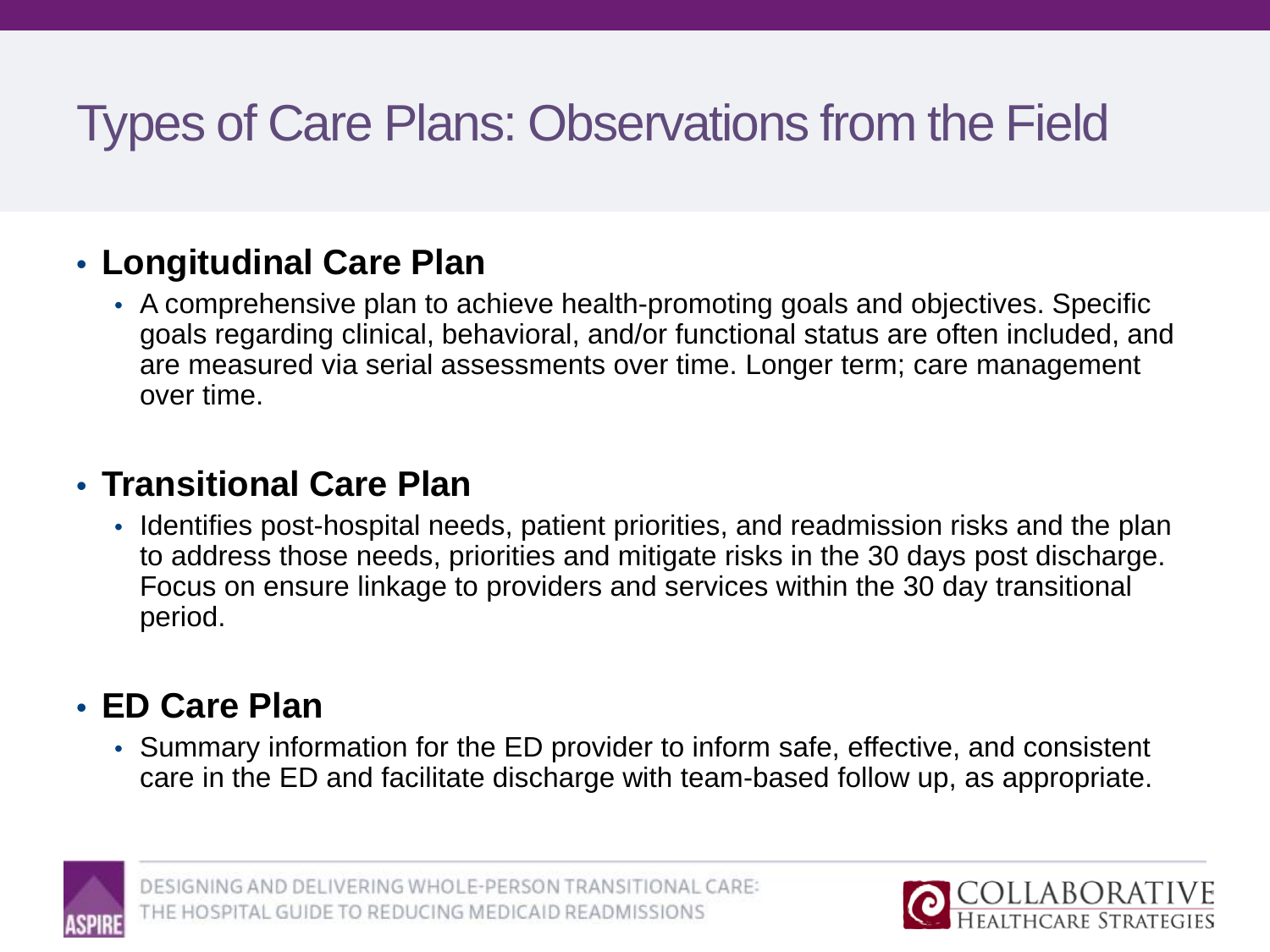## *RESOURCES*

"Designing and Delivering Whole-Person Transitional Care: The AHRQ Hospital Guide to Reducing Medicaid Readmissions"

![](_page_26_Picture_2.jpeg)

![](_page_26_Picture_4.jpeg)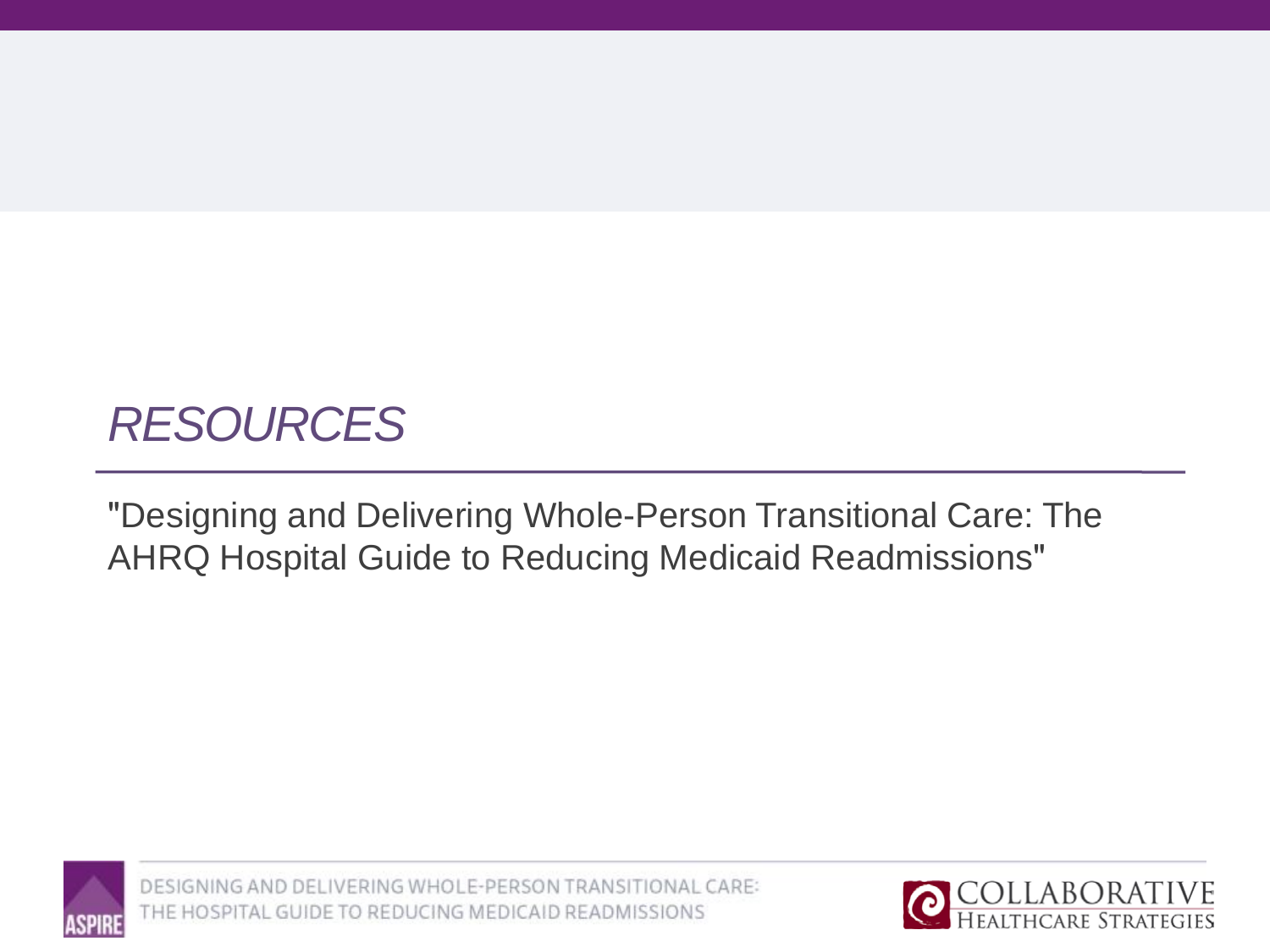![](_page_27_Picture_0.jpeg)

### Designing and Delivering **Whole-Person Transitional Care:**

The Hospital Guide to Reducing **Medicaid Readmissions** 

![](_page_27_Picture_3.jpeg)

### **Table of Contents**

- **Introduction**
- Why focus on Medicaid Readmissions?
- How to Use This Guide
- **Analyze** Your Data
- **Survey** Your Current Readmission Reduction Efforts
- **Plan** a Multi-Faceted Data-Informed Portfolio of Strategies
- **Implement** Whole-Person Transitional Care for All
- **Reach Out** to Collaborate With Cross-Continuum Providers
- **Enhance** Services for High-Risk Patients

![](_page_27_Picture_14.jpeg)

DESIGNING AND DELIVERING WHOLE-PERSON TRANSITIONAL CARE: THE HOSPITAL GUIDE TO REDUCING MEDICAID READMISSIONS [www.ahrq.gov/professionals/systems/hospital/medicaidreadmitguide](http://www.ahrq.gov/professionals/systems/hospital/medicaidreadmitguide)

![](_page_27_Picture_16.jpeg)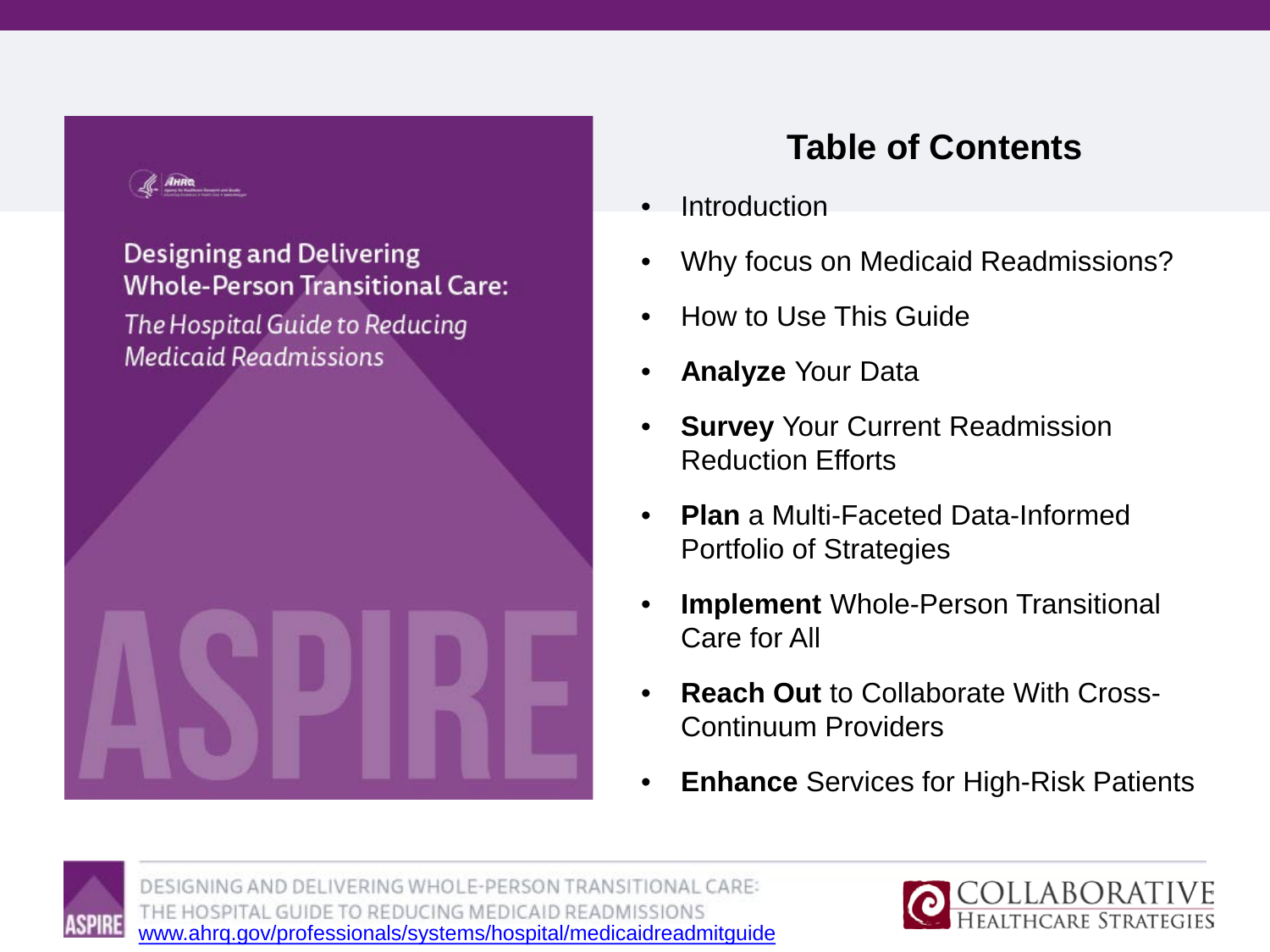# List of Tools

![](_page_28_Picture_1.jpeg)

The guide comes with 13 customizable tools to be used in hospital teams' day-to-day operations.

- 1. Data Analysis
- 2. Readmission Review
- 3. Hospital Inventory
- 4. Community Inventory
- 5. Portfolio Design
- 6. Operational Dashboard
- 7. Portfolio Presentation
- 8. Conditions of Participation Handout
- 9. Whole-Person Transitional Care Planning
- 10. Discharge Process Checklist
- 11. Community Resource Guide
- 12. Cross Continuum Collaboration
- 13. ED Care Plan Examples

![](_page_28_Picture_16.jpeg)

![](_page_28_Picture_17.jpeg)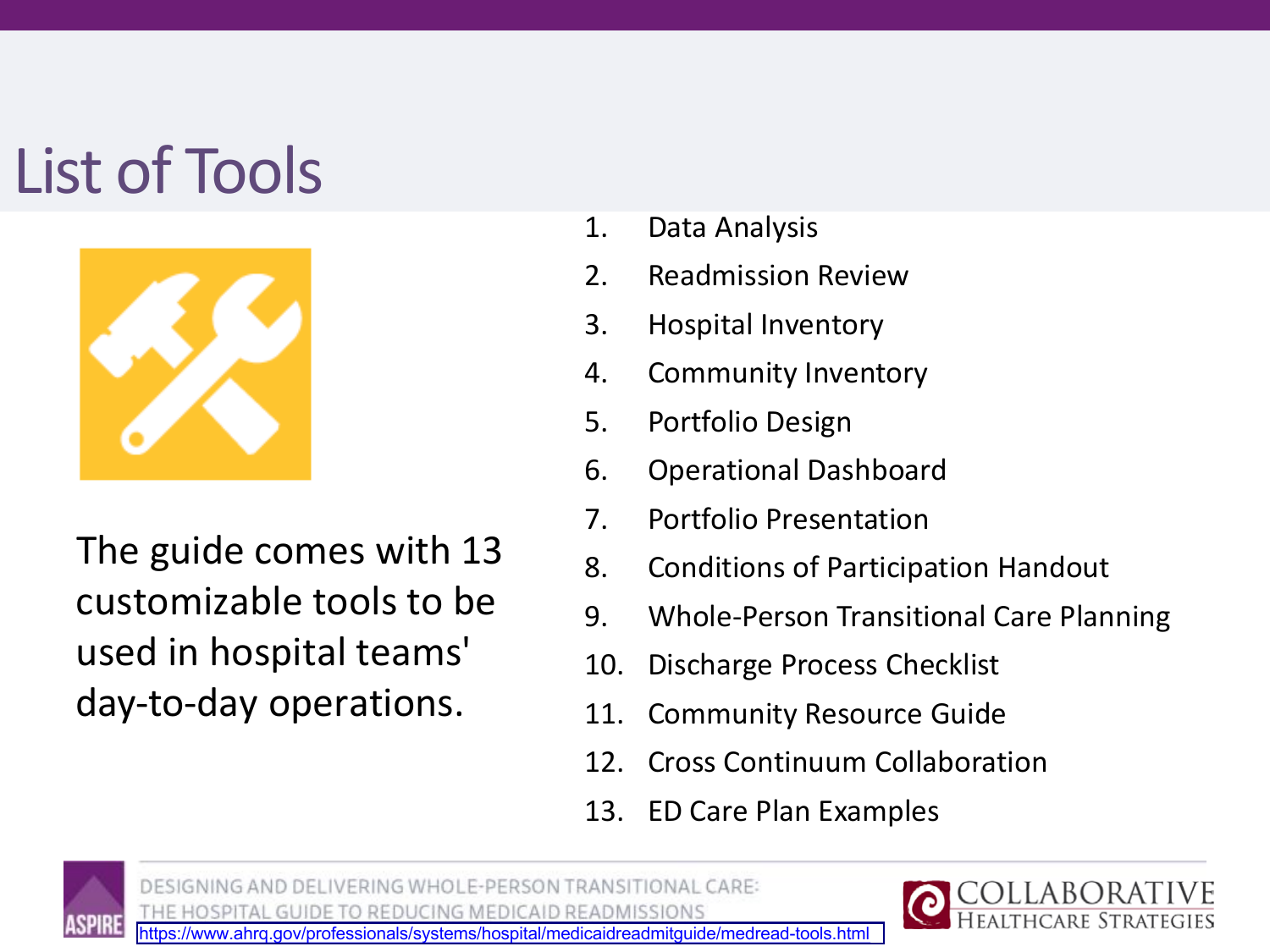## Tool 1: Data Analysis Tool

### Hospital-wide All Condition, All-Payer, and Payer-Specific Readmission Analysis (adult, non-OB) - EXAMPLE

| <b>Table 1. Readmission Rate</b>                                                            |                                              | <b>Medicar</b>  | Medicale |                                                                          |                        |                                                                                                                                                                                                                                   |                     |                                |                                                                                                                          |                                     |                                                             |
|---------------------------------------------------------------------------------------------|----------------------------------------------|-----------------|----------|--------------------------------------------------------------------------|------------------------|-----------------------------------------------------------------------------------------------------------------------------------------------------------------------------------------------------------------------------------|---------------------|--------------------------------|--------------------------------------------------------------------------------------------------------------------------|-------------------------------------|-------------------------------------------------------------|
| # discharges                                                                                | 17000                                        | 9000            | 4000     | 3800                                                                     | 200                    |                                                                                                                                                                                                                                   |                     |                                |                                                                                                                          |                                     |                                                             |
| # readmissions                                                                              | 2550                                         | 1500            | 800      | 230                                                                      | 20                     |                                                                                                                                                                                                                                   |                     |                                |                                                                                                                          |                                     |                                                             |
| Readmission rate                                                                            | 15.0%                                        | 16.7%           | 20.0%    | 6.1%                                                                     | 10.0%                  |                                                                                                                                                                                                                                   |                     |                                |                                                                                                                          |                                     |                                                             |
|                                                                                             |                                              |                 |          |                                                                          |                        |                                                                                                                                                                                                                                   |                     |                                |                                                                                                                          |                                     |                                                             |
| Table 2. Proportion of Discharges and Readmis                                               | $\overline{\mathbf{A}}$                      | Medican         | Medicaid |                                                                          | <b>Uninsured</b>       |                                                                                                                                                                                                                                   |                     |                                |                                                                                                                          |                                     |                                                             |
| % of total discharges by payer                                                              | 100.0%                                       | 52.9%           | 23.5%    | 22.4%                                                                    | 1.2%                   |                                                                                                                                                                                                                                   |                     |                                |                                                                                                                          |                                     |                                                             |
| % of total readmissions by paver.                                                           | 100.0%                                       | 58.8%           | 31.4%    | $9.0\%$                                                                  | 0.8%                   |                                                                                                                                                                                                                                   |                     |                                |                                                                                                                          |                                     |                                                             |
|                                                                                             |                                              |                 |          |                                                                          |                        |                                                                                                                                                                                                                                   |                     |                                |                                                                                                                          |                                     |                                                             |
| Table 3. Days Between Discharge and Kead                                                    | ïш                                           |                 |          | Topic 1: Readmission Rates by Payer                                      |                        |                                                                                                                                                                                                                                   |                     |                                |                                                                                                                          |                                     |                                                             |
| # of readmissions within 0-4 days of discharge                                              | 625                                          |                 |          |                                                                          |                        |                                                                                                                                                                                                                                   |                     |                                |                                                                                                                          |                                     |                                                             |
| # of readmissions within 10 days of discharge                                               | 1275                                         |                 |          |                                                                          |                        |                                                                                                                                                                                                                                   |                     |                                |                                                                                                                          |                                     |                                                             |
| # of readmissions between days 0-30 of discharge                                            | 2550                                         |                 |          |                                                                          |                        | group has the highest total number of readmissions? What is the combined proportion of Mediterral Which payer<br>readmissions? What total number of readmissions? What is the combined proportion of Medicine and Medicald — What |                     |                                |                                                                                                                          |                                     |                                                             |
| % of readmissions in 0-4 days                                                               | 25%                                          |                 |          |                                                                          |                        |                                                                                                                                                                                                                                   |                     | Medicald readmission rates are |                                                                                                                          |                                     |                                                             |
| % of readmissions in 0-10 days                                                              | 50%                                          |                 |          | <b>Payer Mix</b>                                                         |                        | Figure 1. Readmission Rate by Payer                                                                                                                                                                                               | high                |                                |                                                                                                                          |                                     |                                                             |
| % of readmissions in 0-30 days                                                              | 100%                                         |                 |          |                                                                          |                        | (adult, non-OB)                                                                                                                                                                                                                   |                     |                                |                                                                                                                          |                                     |                                                             |
| Table 4. Top Discharge Diagnoses Leading to Highest Number of Top 10 Discharge DX resulting |                                              | # readmission   | # di     | Commercial<br>22%                                                        | Uninsured<br><b>IN</b> | 25.0%<br>20.0%<br>20.0%<br>15.0% 14.7%                                                                                                                                                                                            |                     |                                |                                                                                                                          |                                     |                                                             |
|                                                                                             | <b>Q</b> reader                              |                 |          |                                                                          |                        | 15.0%<br>10.0%                                                                                                                                                                                                                    |                     |                                |                                                                                                                          |                                     |                                                             |
|                                                                                             | Heart Failure                                | 120             | 50       | <b>Automationalis</b>                                                    |                        | 10.0%                                                                                                                                                                                                                             |                     |                                |                                                                                                                          |                                     |                                                             |
|                                                                                             | Sepsis                                       | 100             |          | 225.                                                                     |                        | 5.0%<br>20.0%                                                                                                                                                                                                                     |                     |                                |                                                                                                                          |                                     |                                                             |
|                                                                                             | Psychosis                                    | 80              |          |                                                                          | Medicare<br>SPK.       |                                                                                                                                                                                                                                   |                     |                                |                                                                                                                          |                                     |                                                             |
|                                                                                             | corp                                         | 70              |          |                                                                          |                        |                                                                                                                                                                                                                                   |                     |                                |                                                                                                                          |                                     |                                                             |
|                                                                                             | Renal Faiture<br>Prieumonia                  | 50              |          |                                                                          |                        |                                                                                                                                                                                                                                   |                     |                                |                                                                                                                          |                                     |                                                             |
| All Payer                                                                                   |                                              | 30              |          | <b>B</b> Madicare B Madicald B Commercial B Uninsured                    |                        | <b>Payer Type</b>                                                                                                                                                                                                                 |                     |                                | Topic S: Days between Discharge and Readmission.                                                                         |                                     |                                                             |
|                                                                                             | Esophagitis and other digestive<br>disorders | 30              |          |                                                                          |                        |                                                                                                                                                                                                                                   |                     |                                | hat proportion of readmissions occurs within 4 days of discharge? Within 10 days?                                        |                                     | What you are looking for:                                   |
|                                                                                             | um                                           | $2\mathsf{S}$   |          |                                                                          |                        |                                                                                                                                                                                                                                   |                     |                                |                                                                                                                          |                                     | Typically, 25% of readmissions                              |
|                                                                                             | Alcohol/drug abuse or                        |                 |          | Topic 2: Readmissions by Payer                                           |                        |                                                                                                                                                                                                                                   |                     |                                | Figure 3. Days between Discharge and Readmission (adult, non-OB)                                                         |                                     | occur within 4 days and SON of                              |
|                                                                                             | depandence                                   | 25              |          |                                                                          |                        | ow many readmissions occur at your hospital every year? How many readmissions would be reduced if your                                                                                                                            |                     | 100%                           |                                                                                                                          |                                     | readmissions occur within 10                                |
|                                                                                             | Cellulitis w/o MCC                           | 20 <sub>2</sub> |          | K hospital reduced readmissions by 20%; how many per year and par month? |                        |                                                                                                                                                                                                                                   | Whaty               |                                |                                                                                                                          |                                     | days of discharge.                                          |
|                                                                                             | Total, Top 10                                | 550             |          |                                                                          |                        |                                                                                                                                                                                                                                   | Medican             | sols                           |                                                                                                                          |                                     | Consider: Does your strategy                                |
|                                                                                             | <b>Total, All Readmissions</b>               | 2550            |          |                                                                          |                        |                                                                                                                                                                                                                                   | readmis             | 80%                            |                                                                                                                          |                                     | prioritize early post-discharge<br>follow up contact?       |
|                                                                                             |                                              |                 |          |                                                                          |                        | Figure 2. Number of Readmissions by Payer (adult, non-OB)                                                                                                                                                                         | of all rea          | 70%                            |                                                                                                                          |                                     |                                                             |
|                                                                                             |                                              |                 |          | 3000                                                                     |                        |                                                                                                                                                                                                                                   | Readmi              |                                |                                                                                                                          |                                     |                                                             |
|                                                                                             |                                              |                 |          |                                                                          |                        |                                                                                                                                                                                                                                   | on the i<br>the shu | sols.                          |                                                                                                                          | *N of readmissions in 0-4 days      |                                                             |
|                                                                                             |                                              |                 |          | 2500                                                                     |                        |                                                                                                                                                                                                                                   | and cost            | 50%                            | 100%                                                                                                                     |                                     |                                                             |
|                                                                                             |                                              |                 |          |                                                                          |                        |                                                                                                                                                                                                                                   | See catd            | 40%                            |                                                                                                                          | * % of readmissions in 0-10 days    |                                                             |
|                                                                                             |                                              |                 |          | 2000                                                                     |                        |                                                                                                                                                                                                                                   | 20% red             |                                |                                                                                                                          | It % of readmissions in 0-10 days   |                                                             |
|                                                                                             |                                              |                 |          | 21500                                                                    |                        |                                                                                                                                                                                                                                   | readmis             | 50%                            | 90%                                                                                                                      |                                     |                                                             |
|                                                                                             |                                              |                 |          |                                                                          |                        |                                                                                                                                                                                                                                   | whether             | 20%                            |                                                                                                                          |                                     |                                                             |
|                                                                                             |                                              |                 |          | 5005                                                                     |                        |                                                                                                                                                                                                                                   | achieval            | solu                           | 21%                                                                                                                      |                                     |                                                             |
|                                                                                             |                                              |                 |          | 500                                                                      |                        |                                                                                                                                                                                                                                   |                     |                                |                                                                                                                          |                                     |                                                             |
|                                                                                             |                                              |                 |          |                                                                          |                        |                                                                                                                                                                                                                                   |                     | oN.                            | Days between Discharge and Readmission                                                                                   |                                     |                                                             |
|                                                                                             |                                              |                 |          | $\Omega$                                                                 |                        |                                                                                                                                                                                                                                   |                     |                                |                                                                                                                          |                                     |                                                             |
|                                                                                             |                                              |                 |          | AT                                                                       | Medicare<br>Medicald   | Commercial Uninsured                                                                                                                                                                                                              |                     |                                |                                                                                                                          |                                     |                                                             |
|                                                                                             |                                              |                 |          |                                                                          | Payer Type             |                                                                                                                                                                                                                                   |                     |                                |                                                                                                                          |                                     |                                                             |
|                                                                                             |                                              |                 |          |                                                                          |                        |                                                                                                                                                                                                                                   |                     |                                | Topic S: Discharge Disposition by Payer.<br>How does the discharge disposition of Medicare and Medicaid patients differ: |                                     |                                                             |
|                                                                                             |                                              |                 |          |                                                                          |                        | # of readmissions that would need to be reduced if your hospital reduced readmissions by 20%                                                                                                                                      |                     |                                |                                                                                                                          |                                     | What you are looking to<br>The proportion of patients being |
|                                                                                             |                                              |                 |          |                                                                          |                        | # of readmissions that would need to be reduced per month, for a 20% reduction in one year                                                                                                                                        |                     |                                |                                                                                                                          |                                     | discharged to home is much.                                 |
|                                                                                             |                                              |                 |          |                                                                          |                        |                                                                                                                                                                                                                                   |                     |                                | Figure 4. Discharge Disposition by Payer (adult, non-OB)                                                                 |                                     | higher among Medicald than                                  |
|                                                                                             |                                              |                 |          |                                                                          |                        |                                                                                                                                                                                                                                   |                     | 100%                           |                                                                                                                          |                                     | Medicare.                                                   |
|                                                                                             |                                              |                 |          |                                                                          |                        |                                                                                                                                                                                                                                   |                     | 92%                            |                                                                                                                          |                                     | Consider: While partnerships                                |
|                                                                                             |                                              |                 |          |                                                                          |                        |                                                                                                                                                                                                                                   |                     | apN                            |                                                                                                                          |                                     | with SNFs may be relevant for<br>Medicare readmissions,     |
|                                                                                             |                                              |                 |          |                                                                          |                        |                                                                                                                                                                                                                                   |                     | 70%                            |                                                                                                                          |                                     | partnerships with community                                 |
|                                                                                             |                                              |                 |          |                                                                          |                        |                                                                                                                                                                                                                                   |                     | 6CN                            |                                                                                                                          |                                     | providers and agencies are                                  |
|                                                                                             |                                              |                 |          |                                                                          |                        |                                                                                                                                                                                                                                   |                     | 50%                            |                                                                                                                          | . N of discharges discharged to SNP | important for Medicald                                      |
|                                                                                             |                                              |                 |          |                                                                          |                        |                                                                                                                                                                                                                                   |                     |                                |                                                                                                                          |                                     | readmissions.                                               |
|                                                                                             |                                              |                 |          |                                                                          |                        |                                                                                                                                                                                                                                   |                     | azh                            |                                                                                                                          | * % of discharges discharged with   |                                                             |
|                                                                                             |                                              |                 |          |                                                                          |                        |                                                                                                                                                                                                                                   |                     | sole                           |                                                                                                                          | home health.                        |                                                             |
|                                                                                             |                                              |                 |          |                                                                          |                        |                                                                                                                                                                                                                                   |                     | 20%                            |                                                                                                                          | a N of distharges discharged to     |                                                             |
|                                                                                             |                                              |                 |          |                                                                          |                        |                                                                                                                                                                                                                                   |                     | 10%                            |                                                                                                                          | home (without home health)          |                                                             |
|                                                                                             |                                              |                 |          |                                                                          |                        |                                                                                                                                                                                                                                   |                     | ON                             |                                                                                                                          |                                     |                                                             |
|                                                                                             |                                              |                 |          |                                                                          |                        |                                                                                                                                                                                                                                   |                     | $\varphi$                      | such such and                                                                                                            |                                     |                                                             |
|                                                                                             |                                              |                 |          |                                                                          |                        |                                                                                                                                                                                                                                   |                     |                                |                                                                                                                          |                                     |                                                             |
|                                                                                             |                                              |                 |          |                                                                          |                        |                                                                                                                                                                                                                                   |                     |                                |                                                                                                                          |                                     |                                                             |

![](_page_29_Picture_3.jpeg)

![](_page_29_Picture_5.jpeg)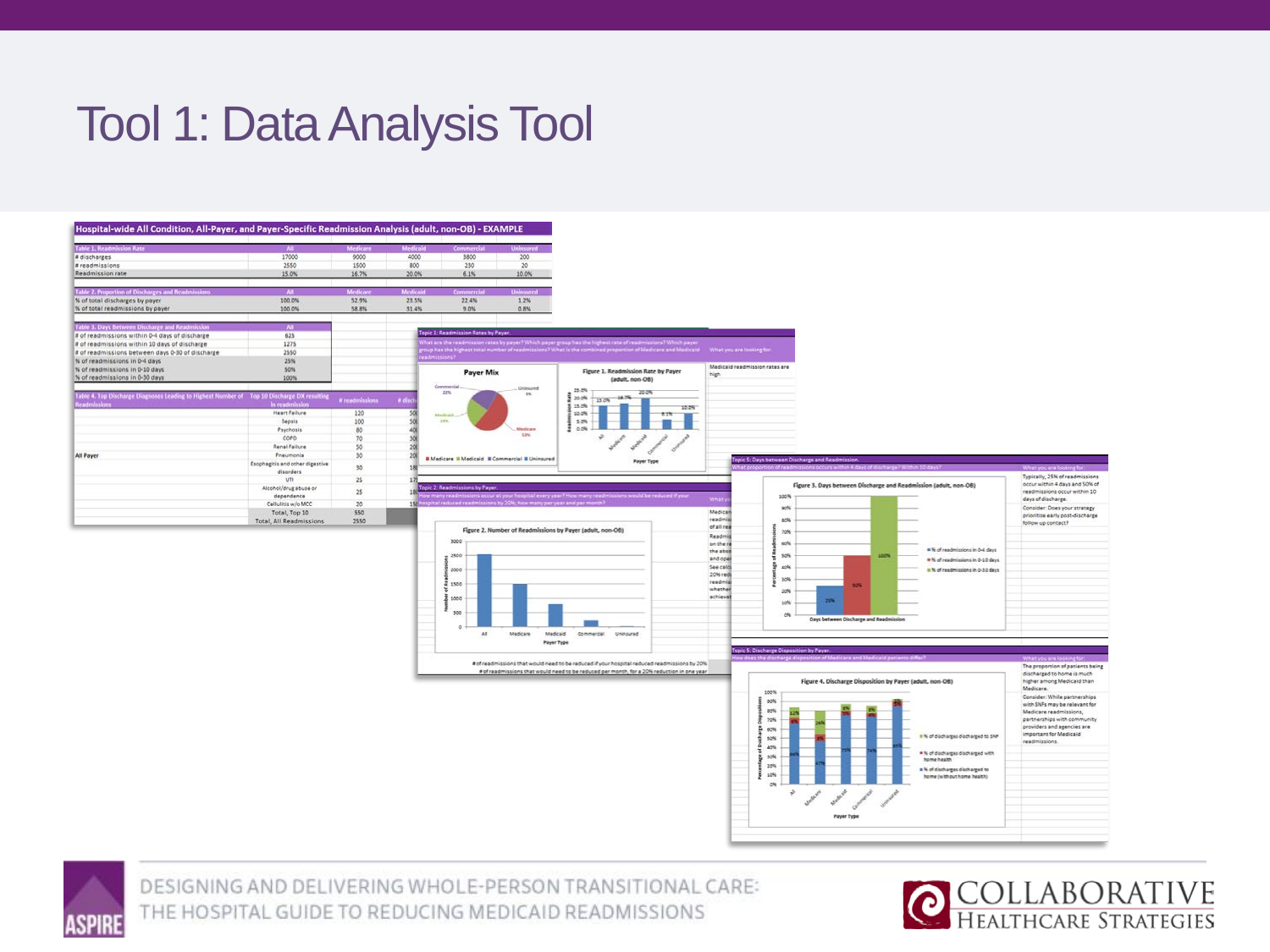## Tool 2: Readmission Review Tool

### Purpose:

- To understand patient perspective
- To understand root causes
- To understand there are multiple factors
- To identify opportunities for improvement
- To develop a better plan for the patient
- To develop better services to offer

Recommendation:

- Conduct at least 5 during planning
- Review all readmissions

### Readmission Interview (5-10 minutes each)

The purpose of these interviews is to elicit the "story behind the chief complaint"-the events that occurred between the time of discharge and time of readmission. Rather than looking for the one reason for the readmission, capture all the factors that contributed to the readmission event.

Suggested script: "We are working to improve care for patients once they leave the hospital and noticed that you were here recently and now you're back. Would you mind telling me about what happened between the time you left the hospital and the time you returned? This will help us understand what we might be able to do better for you and what we might be able to do better for our patients in general. It shouldn't take more than 5 minutes. Would that be okay with you?"

- Why were you hospitalized earlier this month?
- O Prompt for patient/caregiver understanding of the reason for hospitalization.
- When you left the hospital:
	- $\circ$ How did you feel?
	- Where did you go?  $\circ$
	- Did you have any questions or concerns? If so, what were they?  $\circ$
	- $\circ$ Were you able to get your medications?
	- Did you need help taking care of yourself?  $\circ$
	- If you needed help, did you have help? If so, who?
- Tell me about the time between the day you left the hospital and the day you returned:
	- When did you start not feeling well?  $\circ$  $\circ$
	- Did you call anyone (doctor, nurse, other)? Did you try to see or did you see a doctor or nurse or other provider before you came?  $\circ$
	- $\circ$ Did you try to manage symptoms yourself?
	- o Prompt for patient/caregiver self-management techniques used.
- In our efforts to provide the best possible care to you and others like you, can you think of anything that we-or anyone-could have done to help you after you left the hospital the first time so that you might not have needed to return so soon?

### Root Cause Analysis and Lessons Learned (2-3 minutes each)

The purpose of a root cause analysis is to understand the factors underlying patient readmissions so that you can develop processes to prevent readmissions. When analyzing each patient interview:

- Ask "why" 5 times to elicit the "root causes" of readmissions.
	- O For example, an interview might reveal that a patient did not take her medication, which then contributed to her rehospitalization. Why did she not take her medication? She did not take it because she did not have it. Why? She did not go to pick it up from the pharmacy. Why...? Continue to ask until you have identified opportunities that your hospital team can address (e.g., bedside delivery of medication, teach-back, medication reconciliation; such services may exist for some patients but not others or may be delivered as available rather than consistently).
	- O Try to avoid citing disease exacerbations or noncompliance as root causes. If those are factors, ask "why" again.
- Remember to identify all the reasons for the readmissions; there is rarely only one reason.
- Specifically seek to identify clinical, behavioral, social, and logistical factors that might have contributed to the readmission
- See Section 1 of the Hospital Guide to Reducing Medicaid Readmissions for an example of interview findings and root cause analysis.

![](_page_30_Picture_37.jpeg)

![](_page_30_Picture_39.jpeg)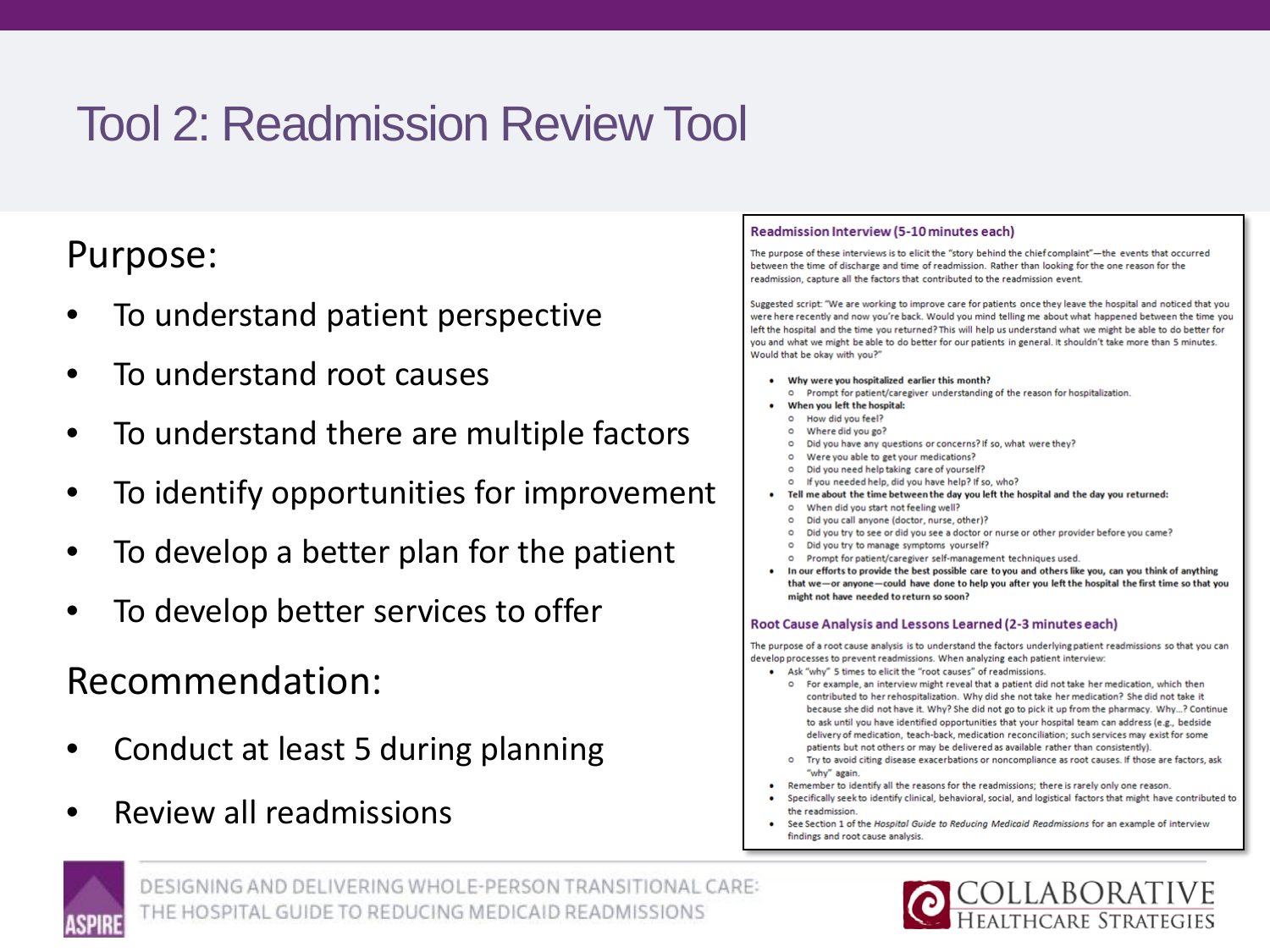### **IMPROVING TRANSITIONAL CARE FOR ALL PATIENTS**

CMS has recommended that hospitals should do the following to improve discharge planning - now referred to as "transitional care:" These expectations apply to Medicare and Medicaid patients.

- $\checkmark$  Have a documented discharge planning process, approved by the hospital's governing board:
- ✓ Provide discharge planning for all inpatients, observation patients, and certain ED patients;
- Analyze and track readmission rates; ✓
- Review readmissions to look for patterns;
- Conduct root cause analyses on readmissions to assess whether the discharge planning process meets patients' needs;
- Craft a discharge plan that can be realistically implemented;
- Actively solicit the input of the patient and family/friends/support persons; ✓
- Address behavioral health follow up as part of the discharge plan;
- Provide customized education to patients and their caregivers; ✓
- Provide verbalized instructions using the teach-back technique; ✓
- Arrange for (not just refer to) post-hospital services;
- Know the capabilities of post-acute and community-based providers, including Medicaid home-and community-based services;
- Provide patients data to help inform their choice of high quality post-acute providers; ✓
- Know options for Medicaid long-term services and supports, or have a contact at the State Medicaid agency that can assist with these issues; and
- Follow up with high risk patients after discharge.

[Our hospital] is working to meet these expectations - and we need your help! Please contact your manager or supervisor if you have feedback or ideas to improve how we deliver safe and high quality transitional care to all of our patients. For more information, contact [Readmission Champion].

![](_page_31_Picture_18.jpeg)

![](_page_31_Picture_20.jpeg)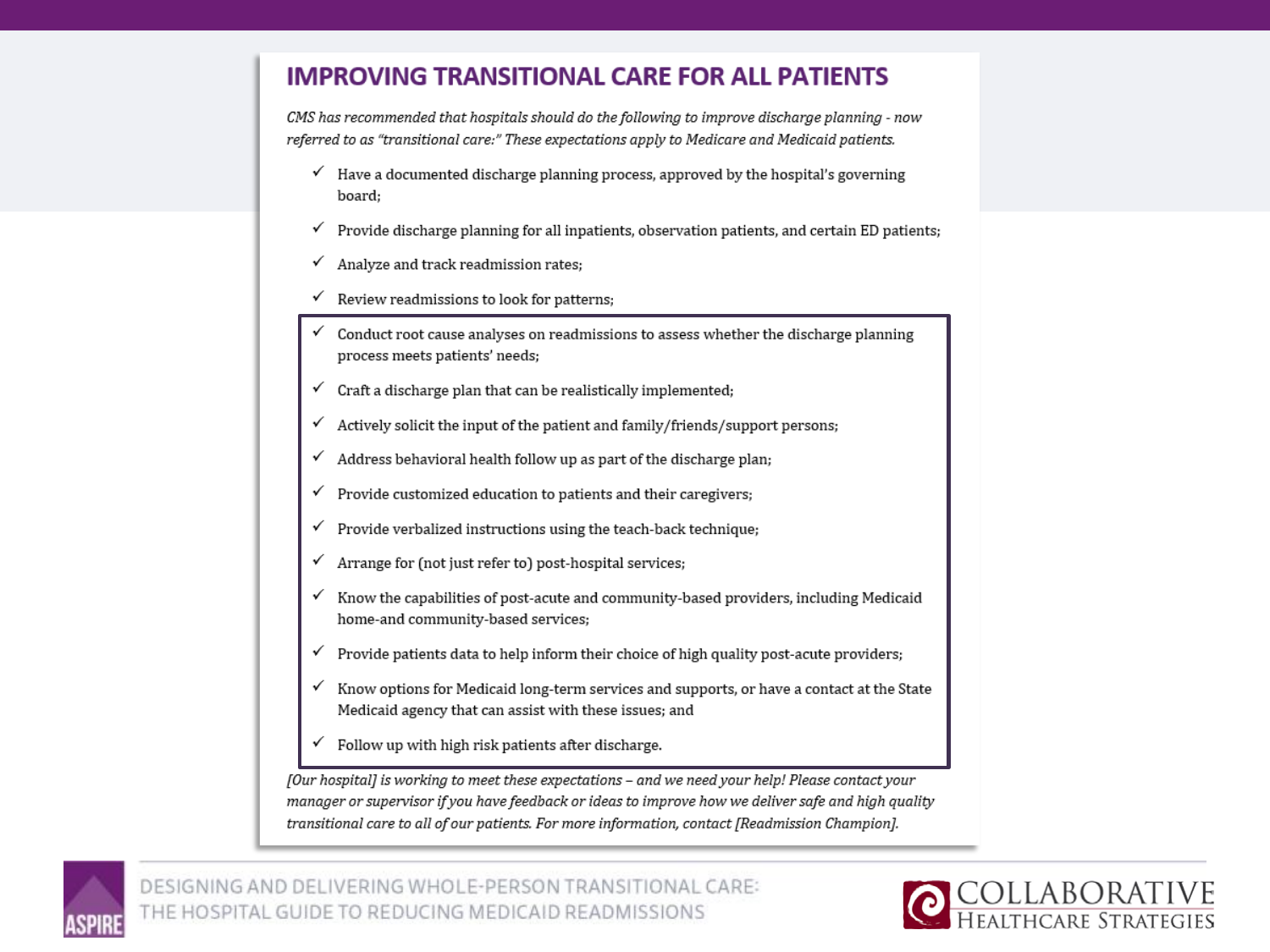## **Tool 9: Whole-Person Transitional Care Planning**

### **WHOLE-PERSON CARE TRANSITIONAL PLANNING TOOL**

### Readmission Risks and/or Post-Hospital Needs

Uncover patient's nonclinical issues and challenges in accessing post-hospital care to prevent avoidable hospitalizations in the future.

#### ACCESS TO AMBULATORY CARE

- $\Box$  No regular source of care
- D Difficulty with transportation to medical care
- Work/family responsibilities pose barrier to appointments
- Regular use of emergency room for care

#### ACCESS TO BEHAVIORAL HEALTH CARE

- History of receiving behavioral health services
- Concern about emotional or mental health
- Alcohol or drugs affecting health and wellness
- Needs linkage to behavioral health services

#### **FUNCTIONAL STATUS**

- Functional limitations
- $\square$  Cognitive limitations, including executive function
- Low self-activation or self-efficacy
- D Disabled, may qualify for ADRC or other services

### UNSTABLE/INADEQUATE HOUSING

- Lack of stable housing
- Lack of heat or cooling
- Environmental hazards affecting health (mold, etc.)
- □ Lack of safety and security within or outside the home

#### **FINANCIAL INSECURITY**

- Difficulty paying for basic survival needs (shelter, food)
- D Difficulty paying medical-related costs (copays, supplies)
- Must prioritize survival versus medical needs

#### **FOOD INSECURITY / ACCESS**

- □ Lacks access to adequate amounts of food
- Lacks access to nutritious or medically appropriate diet

#### SOCIAL CONNECTION/ISOLATION

- Lives alone
- Lacks friends/family/connections

### **LEGAL ISSUES**

- $\square$  Barriers due to coverage, utilities, pending eviction
- $\Box$  Recent or repeated incarceration or detention

### LANGUAGE OR LITERACY ISSUES

- Low literacy, low numeracy
- □ Low health literacy-diagnoses, medications, care plan
- Low or no ability to speak English

### Actions to Take Prior to Discharge

Use the improvement motto, "See a problem, fix a problem." This list represents possible interventions you may identify for a patient. Modify it to meet the most common needs for your patient population.

#### INTERDISCIPLINARY CARE PLANNING AND COORDINATION

- □ Obtain high risk readmission team consult
- Contact an MCO, ACO, PCMH, Health Home care manager, as applicable
- Contact community clinical, behavioral and social service providers
- Obtain pharmacist consult
- Obtain social work consult
- Obtain pain management or palliative care consult, as applicable
- D Obtain psychiatry consult, as applicable
- o. Develop individualized transitional care plan
- Share plan with ED, outpatient providers, community service providers

### **PROVIDE SERVICES**

- □ Identify whether eligible for (Medicaid) health home and contact health home to initiate screening and enrollment process
- □ Contact MCO, ACP, PCMH, Health Home medical director if high risk patient is not currently in care management to advocate for enhanced services
- Arrange for bedside delivery of medications
- $\Box$ Discuss cost of medications, how will obtain, and modify as needed
- $\Box$ Discuss transportation and arrange as needed
- Offer to provide transitional care follow up services (if available)

### **ARRANGE FOR NEXT STEPS**

- Ensure all patients have a PCP or temporary provider ("bridge" clinic)
- Schedule follow up with primary care provider
- $\square$  Schedule follow up with relevant specialists
- $\square$  Schedule follow up with behavioral health provider
- Initiate initial eligibility screen for services (health home, adult day, etc) or allow social/support service entity to screen patient prior to discharge
- Ask for best contact number for purposes of post-discharge follow up call

### LINK TO POST-HOSPITAL SUPPORTS AND SERVICES

- □ Link to transitional care navigating and support services for 30 days
- Link to community behavioral health services
- □ Link to community health worker or navigator programs
- $\Box$  Link to housing with services agency
- Link to food program
- $\square$  Link to county health department provided services
- □ Link to community/faith-based or volunteer services
- □ Link to Medical Legal Partnership
- $\Box$ Link to Adult Day Health
- O Link to language-concordant navigation or advocacy services

![](_page_32_Picture_78.jpeg)

![](_page_32_Picture_80.jpeg)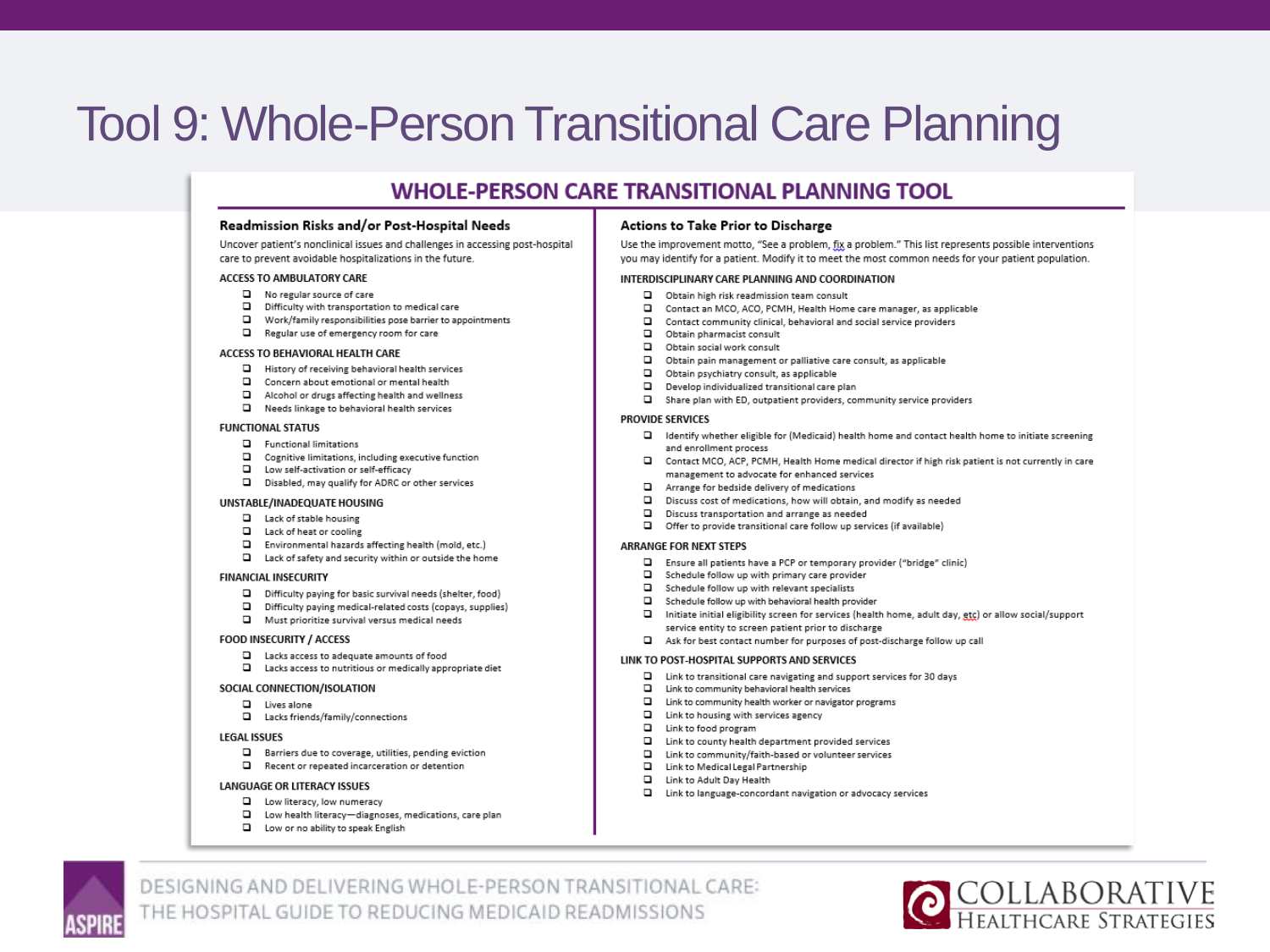### **TOOL 10: DISCHARGE CHECKLIST**

This checklist is a tool to promote optimal adherence to the processes and practices outlined as guidance and/or proposed updates to the CMS Discharge Planning Conditions of Participation.<sup>1</sup> Review your current processes to identify the extent to which you current processes - including written discharge information and documentation - adhere to the intent of these discharge process elements. In addition, hospitals should have a written discharge process; regularly review readmissions to identify root causes of readmissions; use those insights to continually improve the discharge process.

|                  | <b>HOSPITALS MUST PROVIDE THE</b>                                                                          | DETAILS PER THE CMS 2013 SURVEYOR GUIDANCE AND *015                                                                                                               | <b>STATUS</b> |
|------------------|------------------------------------------------------------------------------------------------------------|-------------------------------------------------------------------------------------------------------------------------------------------------------------------|---------------|
|                  | <b>FOLLOWING</b>                                                                                           | <b>PROPOSED RULE DOCUMENTS</b>                                                                                                                                    |               |
| $1_{-}$          | A discharge plan for all inpatients and<br>observation patients                                            | As specified in the November 2015 proposed Discharge Planning<br>COPs#                                                                                            |               |
| 2.               | A brief reason for hospitalization and<br>principal diagnosis                                              | Many patients do not know why they were in the hospital.                                                                                                          |               |
| 3.               | A brief description of hospital course of<br>treatment                                                     | Many patients do not know what was done for them in the<br>hospital.                                                                                              |               |
| 4.               | The patient's condition at discharge                                                                       | Include cognitive function'<br>Include functional status'<br>Include social support structure <sup>+</sup>                                                        |               |
| $\overline{5}$ . | Specifically address comorbid behavioral<br>health conditions                                              | Include plan for follow up care for behavioral health conditions*                                                                                                 |               |
| 6.               | A medication list - an actual list of<br>medications, not a referral to the list in<br>the medical record* | Identify changes made during the patient's hospitalization'                                                                                                       |               |
| 7.               | A list of allergies                                                                                        | Food allergies*<br>Drug allergies and drug intolerances"                                                                                                          |               |
| 8.               | Pending test results                                                                                       | When the results are expected <sup>*</sup><br>How to obtain the test results <sup>*</sup>                                                                         |               |
| 9.               | A copy of the patient's advance directive                                                                  | Applicable when the patient is being transferred to another<br>facility*                                                                                          |               |
|                  | 10. A brief description of care instructions                                                               | Customized instructions for self-care"<br>Consistent with the training provided to patient and caregiver*                                                         |               |
|                  | 11. Effectively link patients to post-hospital<br>clinical, behavioral and social services                 | The hospital must demonstrate knowledge of capabilities of<br>post acute and community providers, including Medicaid<br>providers, and social service providers** |               |

![](_page_33_Picture_3.jpeg)

![](_page_33_Picture_5.jpeg)